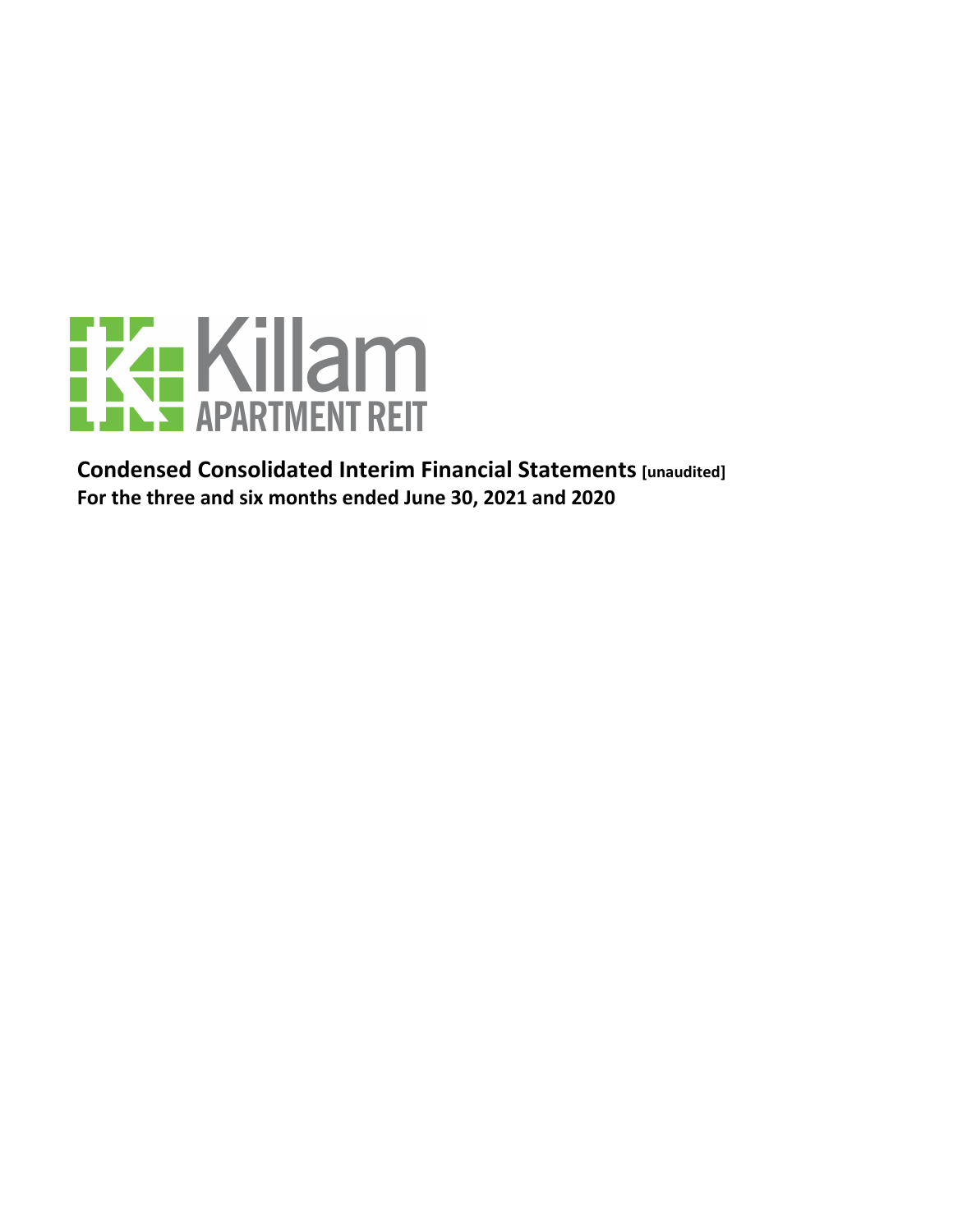# **Condensed Consolidated Interim Statements of Financial Position**

**In thousands of Canadian dollars,** *[unaudited]*

|                                          | <b>Note</b> | June 30, 2021 | December 31, 2020 |
|------------------------------------------|-------------|---------------|-------------------|
| <b>ASSETS</b>                            |             |               |                   |
| <b>Non-current assets</b>                |             |               |                   |
| Investment properties                    | $[3]$       | \$4,232,248   | \$3,741,918       |
| Property and equipment                   |             | 8,027         | 8,349             |
| Other non-current assets                 | $[5]$       | 4,375         |                   |
|                                          |             | \$4,244,650   | \$3,750,267       |
| <b>Current assets</b>                    |             |               |                   |
| Cash                                     |             | \$4,070       | \$2,556           |
| Rent and other receivables               |             | 7,833         | 6,561             |
| Other current assets                     | $[5]$       | 22,327        | 17,176            |
|                                          |             | 34,230        | 26,293            |
| <b>TOTAL ASSETS</b>                      |             | \$4,278,880   | \$3,776,560       |
| <b>EQUITY AND LIABILITIES</b>            |             |               |                   |
| Unitholders' equity                      | $[11]$      | \$2,014,912   | \$1,768,129       |
| Non-controlling interest                 |             | 134           | 129               |
| <b>Total Equity</b>                      |             | \$2,015,046   | \$1,768,258       |
| <b>Non-current liabilities</b>           |             |               |                   |
| Mortgages and loans payable              | [6]         | \$1,514,890   | \$1,430,344       |
| Lease liabilities                        |             | 9,590         | 9,573             |
| <b>Exchangeable Units</b>                | $[10]$      | 81,167        | 70,177            |
| Deferred income tax                      | $[16]$      | 207,999       | 184,611           |
| Deferred unit-based compensation         | $[13]$      | 4,039         | 4,784             |
| Other non-current liabilities            |             | 108           | 188               |
|                                          |             | \$1,817,793   | \$1,699,677       |
| <b>Current liabilities</b>               |             |               |                   |
| Mortgages and loans payable              | [6]         | 294,815       | 201,345           |
| <b>Credit facilities</b>                 | $[7]$       | 30,005        | 7,029             |
| <b>Construction loans</b>                | [8]         | 59,122        | 41,345            |
| Accounts payable and accrued liabilities | $[9]$       | 62,099        | 58,906            |
|                                          |             | 446,041       | 308,625           |
| <b>Total Liabilities</b>                 |             | \$2,263,834   | \$2,008,302       |
| <b>TOTAL EQUITY AND LIABILITIES</b>      |             | \$4,278,880   | \$3,776,560       |
| <b>Commitments and contingencies</b>     | $[21]$      |               |                   |
| <b>Financial guarantees</b>              | $[22]$      |               |                   |

See accompanying notes to the unaudited condensed consolidated interim financial statements.

Approved on behalf of the Board of Trustees

(signed) "Karine L. MacIndoe " [signed) "Philip D. Fraser"

Trustee Trustee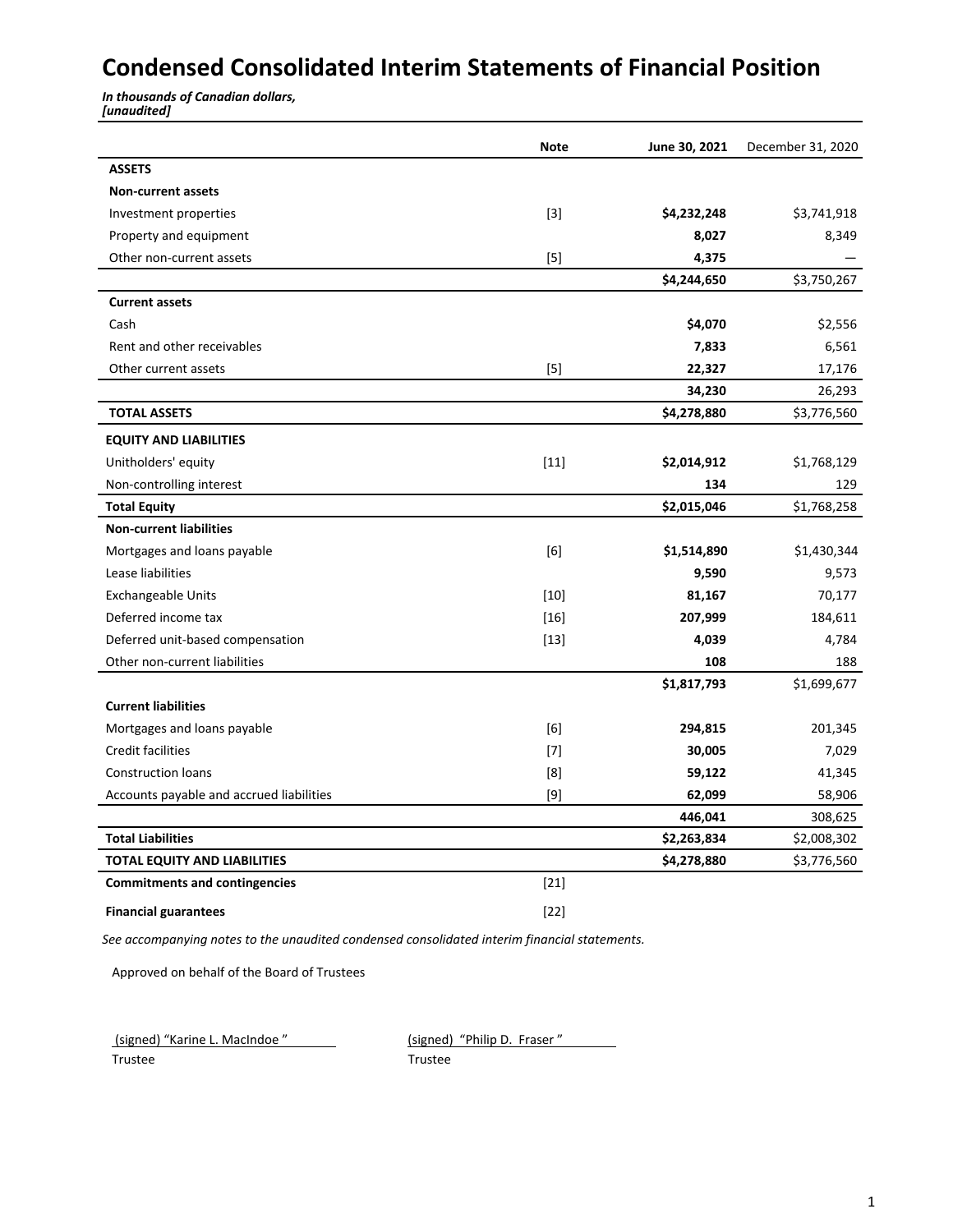## **Condensed Consolidated Interim Statements of Income and Comprehensive Income**

*In thousands of Canadian dollars, [unaudited]*

| Three months ended June 30, |           |                                           |                                         | Six months ended June 30,                  |
|-----------------------------|-----------|-------------------------------------------|-----------------------------------------|--------------------------------------------|
| <b>Note</b>                 | 2021      | 2020                                      | 2021                                    | 2020                                       |
| $[14]$                      | \$70,300  | \$64,899                                  | \$137,674                               | \$128,193                                  |
|                             |           |                                           |                                         |                                            |
|                             | (11, 221) | (9,774)                                   | (22, 459)                               | (19, 928)                                  |
|                             | (5,964)   | (5,770)                                   | (13, 223)                               | (13, 246)                                  |
|                             | (8, 519)  | (8,037)                                   | (17, 133)                               | (15, 865)                                  |
|                             | (25, 704) | (23,581)                                  | (52, 815)                               | (49,039)                                   |
|                             | \$44,596  | \$41,318                                  | \$84,859                                | \$79,154                                   |
|                             | 267       | 137                                       | 504                                     | 319                                        |
| $[15]$                      | (12, 359) | (12, 293)                                 | (24, 706)                               | (24, 878)                                  |
|                             | (139)     | (169)                                     | (271)                                   | (316)                                      |
|                             | (3,720)   | (3,250)                                   | (7, 375)                                | (6, 787)                                   |
| $[13]$                      | (391)     | (276)                                     | (602)                                   | 225                                        |
| [10]                        | (7,071)   | (7, 131)                                  | (12, 813)                               | 5,994                                      |
| $[3]$                       | 134,076   | 3,638                                     | 147,885                                 | 3,646                                      |
|                             | 155,259   | 21,974                                    | 187,481                                 | 57,357                                     |
| $[16]$                      | (18, 587) | (465)                                     | (23, 387)                               | 2,654                                      |
|                             | \$136,672 | \$21,509                                  | \$164,094                               | \$60,011                                   |
|                             | \$136,672 | \$21,509                                  | \$164,094                               | \$60,011                                   |
|                             |           |                                           |                                         |                                            |
|                             |           |                                           |                                         | 60,003                                     |
|                             |           |                                           |                                         | 8                                          |
|                             |           |                                           |                                         | \$60,011                                   |
|                             |           |                                           |                                         |                                            |
|                             |           |                                           |                                         | 60,003                                     |
|                             |           |                                           |                                         | 8                                          |
|                             | \$136,672 | \$21,509                                  | \$164,094                               | \$60,011                                   |
|                             |           | 136,669<br>3<br>\$136,672<br>136,669<br>3 | 21,504<br>5<br>\$21,509<br>21,504<br>5. | 164,089<br>5<br>\$164,094<br>164,089<br>5. |

See accompanying notes to the unaudited condensed consolidated interim financial statements.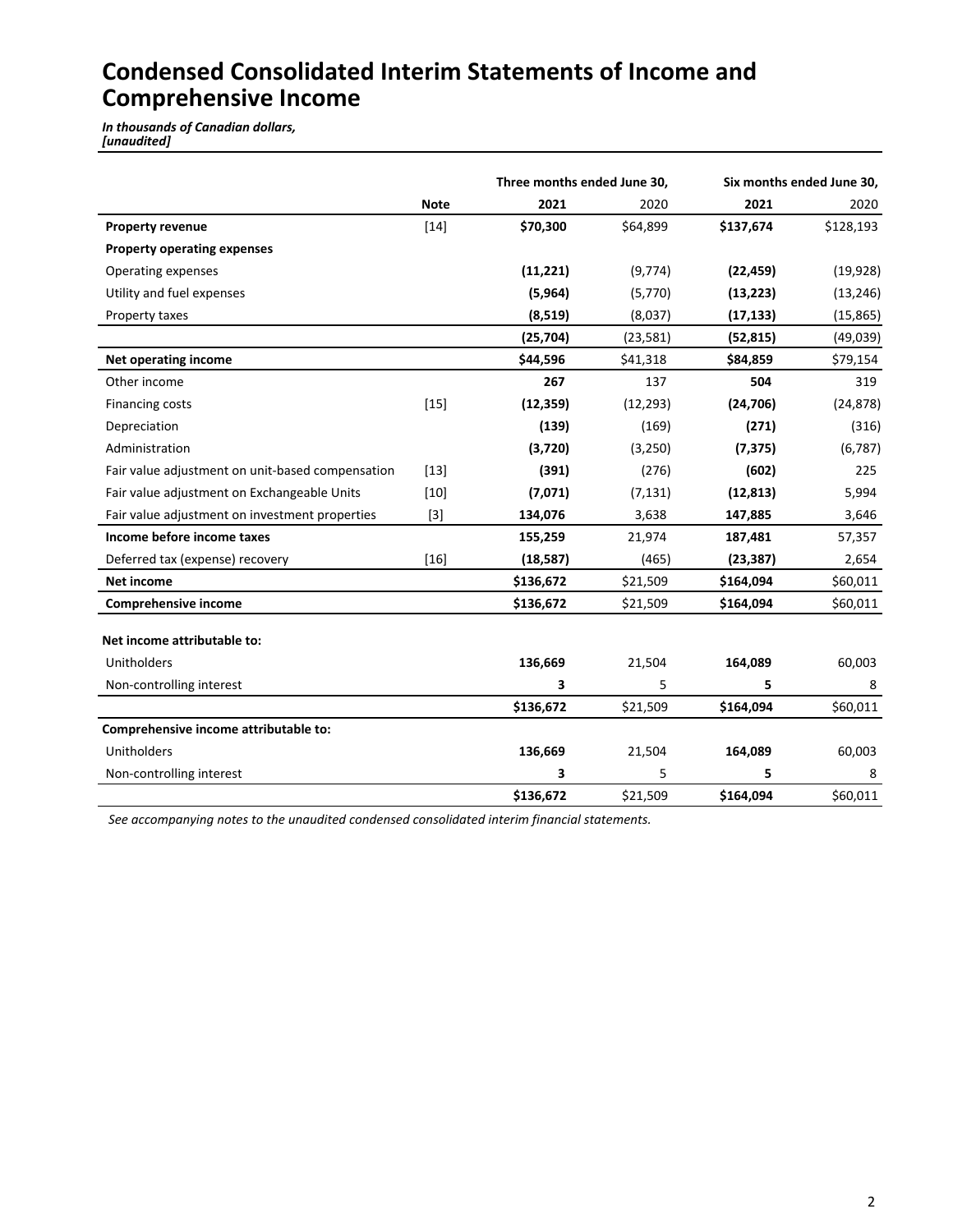# **Condensed Consolidated Interim Statements of Changes in Equity**

*In thousands of Canadian dollars, [unaudited]*

| Six months ended June 30, 2021                           | <b>Trust Units</b> | Contributed<br><b>Surplus</b> | Retained<br><b>Earnings</b> | Non-controlling<br><b>Interest</b> | <b>Total Equity</b> |
|----------------------------------------------------------|--------------------|-------------------------------|-----------------------------|------------------------------------|---------------------|
| As at January 1, 2021                                    | \$1,097,713        | \$795                         | \$669,621                   | \$129                              | \$1,768,258         |
| Units issued on exchange of<br><b>Exchangeable Units</b> | 1,823              |                               |                             |                                    | 1,823               |
| Distribution reinvestment plan                           | 11,851             |                               |                             |                                    | 11,851              |
| Deferred Unit-based compensation                         | 945                |                               |                             |                                    | 945                 |
| Issued for cash                                          | 104.361            |                               |                             |                                    | 104,361             |
| Net income                                               |                    |                               | 164.089                     | 5                                  | 164,094             |
| Distributions declared and paid                          |                    |                               | (29,990)                    |                                    | (29,990)            |
| Distributions payable                                    |                    |                               | (6, 296)                    |                                    | (6, 296)            |
| As at June 30, 2021                                      | \$1,216,693        | \$795                         | \$797,424                   | \$134                              | \$2,015,046         |

| Six months ended June 30, 2020   | <b>Trust Units</b> | Contributed<br><b>Surplus</b> | Retained<br>Earnings | Non-controlling<br>Interest | <b>Total Equity</b> |
|----------------------------------|--------------------|-------------------------------|----------------------|-----------------------------|---------------------|
| As at January 1, 2020            | \$1,009,166        | \$795                         | \$592,293            | \$113                       | \$1,602,367         |
| Exchange of Exchangeable Units   | 815                |                               |                      |                             | 815                 |
| Distribution reinvestment plan   | 9,894              |                               |                      |                             | 9,894               |
| Deferred Unit-based compensation | 510                |                               |                      |                             | 510                 |
| Net income                       |                    |                               | 60.003               | 8                           | 60,011              |
| Distributions declared and paid  |                    |                               | (27, 729)            |                             | (27, 729)           |
| Distributions payable            |                    |                               | (5,633)              |                             | (5,633)             |
| As at June 30, 2020              | \$1,020,385        | \$795                         | \$618,934            | \$121                       | \$1,640,235         |

See accompanying notes to the unaudited condensed consolidated interim financial statements.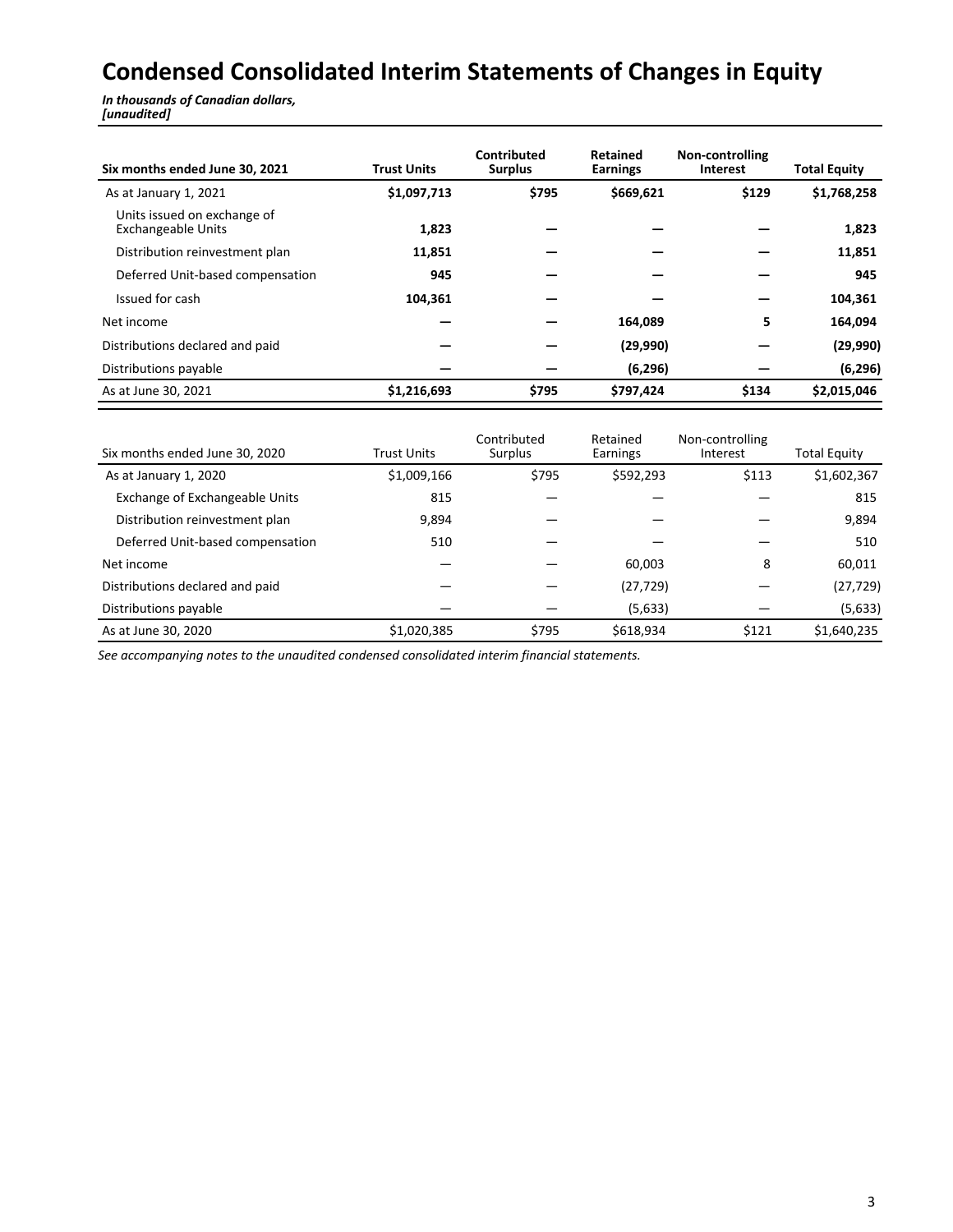# **Condensed Consolidated Interim Statements of Cash Flows**

*In thousands of Canadian dollars, [unaudited]*

|                                                             |             | Three months ended June 30, |             | Six months ended June 30, |               |  |
|-------------------------------------------------------------|-------------|-----------------------------|-------------|---------------------------|---------------|--|
|                                                             | <b>Note</b> | 2021                        | 2020        | 2021                      | 2020          |  |
| <b>OPERATING ACTIVITIES</b>                                 |             |                             |             |                           |               |  |
| Net income                                                  |             | \$136,672                   | \$21,509    | \$164,094                 | \$60,011      |  |
| Add (deduct) items not affecting cash                       |             |                             |             |                           |               |  |
| Fair value adjustments                                      |             | (126, 614)                  | 3,769       | (134, 470)                | (9,865)       |  |
| Depreciation                                                |             | 139                         | 169         | 271                       | 316           |  |
| Amortization of deferred financing                          |             | 877                         | 788         | 1,754                     | 1,532         |  |
| Non-cash compensation expense                               |             | 515                         | 402         | 1,007                     | 870           |  |
| Deferred income taxes                                       |             | 18,587                      | 465         | 23,387                    | (2,654)       |  |
| Amortization of fair value adjustments on assumed mortgages |             | 12                          | (5)         | 24                        | 19            |  |
| (Gain) loss on derivative liability                         |             | (40)                        | 52          | (80)                      | 495           |  |
| Interest expense on Exchangeable Units                      |             | 681                         | 698         | 1,378                     | 1,390         |  |
| Straight-line rent                                          |             | (89)                        | (185)       | (220)                     | (339)         |  |
| Interest expense on lease liability                         |             | 97                          | 96          | 193                       | 193           |  |
| Net change in non-cash operating activities                 | $[18]$      | (5,000)                     | (714)       | (3,746)                   | 1,481         |  |
| Cash provided by operating activities                       |             | \$25,837                    | \$27,044    | \$53,592                  | \$53,449      |  |
| <b>FINANCING ACTIVITIES</b>                                 |             |                             |             |                           |               |  |
| Deferred financing costs paid                               |             | (638)                       | (793)       | (1, 573)                  | (4,032)       |  |
| Net proceeds on issuance of Units                           |             | 104,361                     | 6           | 104,361                   | 2             |  |
| Cash paid on redemption of restricted Units                 |             | (78)                        |             | (1, 417)                  | (1, 595)      |  |
| Cash paid on lease liabilities                              |             | (80)                        | (79)        | (159)                     | (157)         |  |
| Mortgage financing                                          |             | 157,222                     | 81,763      | 223,097                   | 233,353       |  |
| Mortgages repaid                                            |             | (8,966)                     | (28, 904)   | (15,680)                  | (95, 404)     |  |
| Mortgage principal repayments                               |             | (14, 964)                   | (12, 736)   | (29, 606)                 | (24, 967)     |  |
| Credit facility (repayments) proceeds                       |             | (14, 589)                   | 18,554      | 22,995                    | 38,554        |  |
| Proceeds from construction loans                            |             | 12,363                      | 9,411       | 29,358                    | 13,140        |  |
| Construction loan repayments                                |             |                             |             | (11,581)                  | (23, 120)     |  |
| Distributions to Unitholders                                |             | (12, 812)                   | (13, 421)   | (25, 418)                 | (24, 652)     |  |
| Cash provided by financing activities                       |             | \$221,819                   | \$53,801    | \$294,377                 | \$111,122     |  |
| <b>INVESTING ACTIVITIES</b>                                 |             |                             |             |                           |               |  |
| Increase in restricted cash                                 |             | 1,873                       | 1,518       | 548                       | 366           |  |
| Acquisition of investment properties, net of debt           |             | (212, 510)                  | (59, 241)   | (279, 774)                | (126,002)     |  |
| Advance on loan receivable                                  |             | (4, 375)                    |             | (4, 375)                  |               |  |
| Development of investment properties                        |             | (18, 375)                   | (15, 616)   | (37, 475)                 | (24, 950)     |  |
| Capital expenditures                                        |             | (13, 836)                   | (12, 128)   | (25, 379)                 | (24, 053)     |  |
| Cash used in investing activities                           |             | (5247, 223)                 | ( \$85,467) | ( \$346, 455)             | ( \$174, 639) |  |
| Net increase (decrease) in cash                             |             | 433                         | (4,622)     | 1,514                     | (10,068)      |  |
| Cash, beginning of period                                   |             | 3,637                       | 7,355       | 2,556                     | 12,801        |  |
| Cash, end of period                                         |             | \$4,070                     | \$2,733     | \$4,070                   | \$2,733       |  |

See accompanying notes to the unaudited condensed consolidated interim financial statements.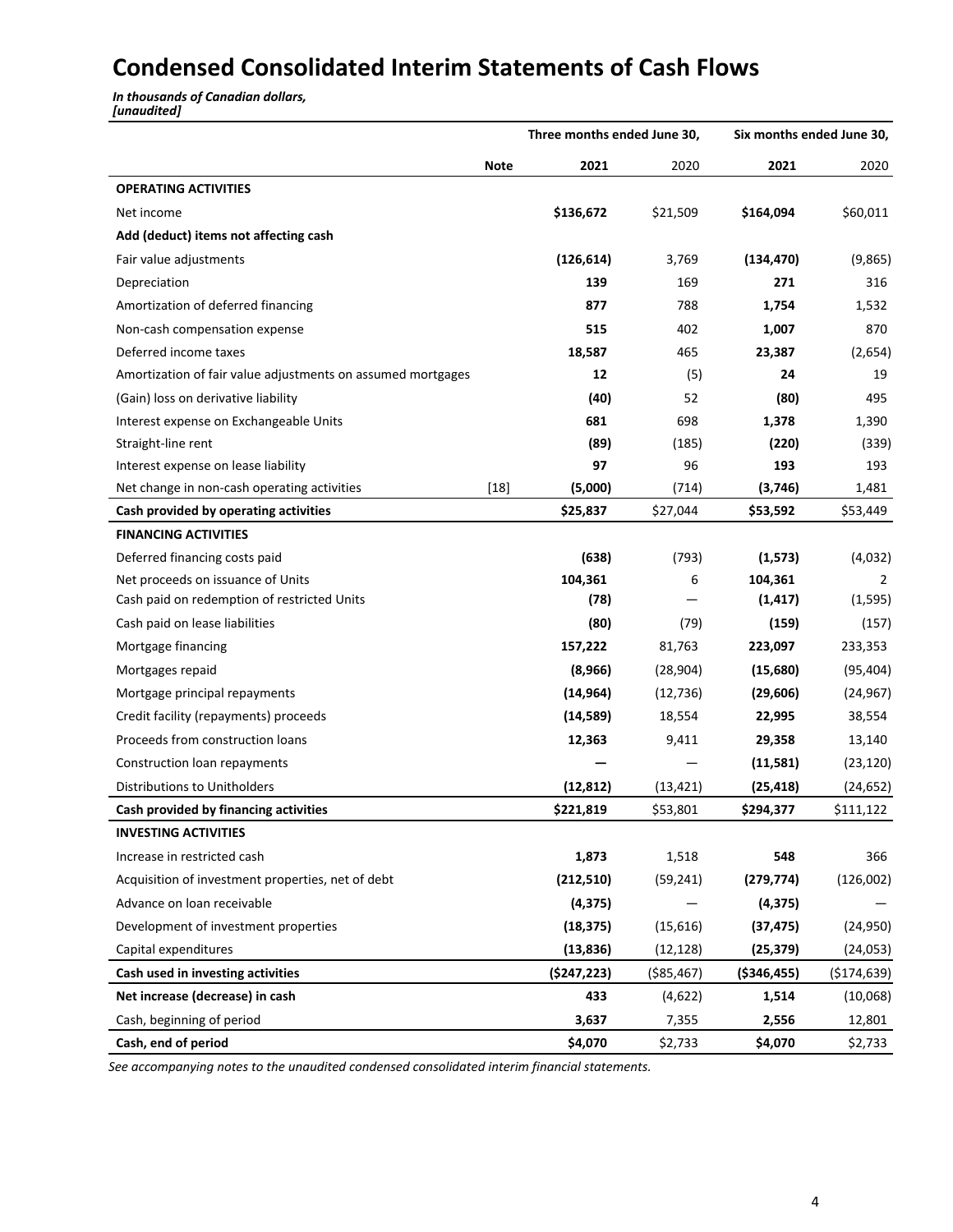**Dollar amounts in thousands of Canadian dollars (except as noted)** *[unaudited]*

### **1. Organization of the Trust**

Killam Apartment Real Estate Investment Trust ("Killam" or the "Trust") is an unincorporated open-ended mutual fund trust created pursuant to the amended and restated Declaration of Trust ("DOT"), dated November 27, 2015, under the laws of the Province of Ontario. Killam specializes in the acquisition, management and development of multi-residential apartment buildings, manufactured home communities ("MHCs") and commercial properties in Canada.

The condensed consolidated interim financial statements comprise the financial statements of Killam and its subsidiaries as at and for the three and six months ended June 30, 2021. Killam's head office operations are located at 3700 Kempt Road, Halifax, Nova Scotia, B3K 4X8.

### **2.** Significant Accounting Policies

#### **(A) Statement of Compliance**

These condensed consolidated interim financial statements have been prepared in accordance with IAS 34, *Interim Financial Reporting* as issued by the International Accounting Standards Board ("IASB"). Accordingly, certain information and footnote disclosures normally included in annual financial statements prepared in accordance with International Financial Reporting Standards ("IFRS") as issued by the IASB have been omitted or condensed.

The condensed consolidated interim financial statements of the Trust for the period ended June 30, 2021 were authorized for issue in accordance with a resolution of the Board of Trustees of Killam on August 4, 2021.

#### **(B) Basis of Presentation**

The condensed consolidated interim financial statements of Killam have been prepared on a historical cost basis, except for investment properties, deferred unit-based compensation, a derivative liability and Exchangeable Units, which have been measured at fair value. Historical cost is generally based on the fair value of the consideration given in exchange for assets. The condensed consolidated interim financial statements have been prepared on a going concern basis and are presented in Canadian dollars, which is Killam's functional currency, and all values are rounded to the nearest thousand (\$000), except per unit amounts or as noted.

The condensed consolidated interim financial statements should be read in conjunction with the most recently issued Annual Report of Killam, which includes information necessary or useful to understanding the Trust's business and financial statement presentation. In particular, Killam's significant accounting policies were presented in note 2 to the consolidated financial statements for the year ended December 31, 2020, and have been consistently applied in the preparation of these condensed consolidated interim financial statements.

The operating results for the three and six months ended June 30, 2021, are not necessarily indicative of results that may be expected for the full year ending December 31, 2021, due to seasonal variations in property expenses and other factors.

The condensed consolidated interim financial statements have been prepared considering the impact that the spread of COVID-19 has and continues to have on local, national and worldwide economies. Measures taken to contain the spread of the virus, including travel bans, quarantines, social distancing, and closures of non-essential services have triggered significant disruptions to businesses worldwide, resulting in an economic slowdown. Canadian and global stock markets have also experienced great volatility. Governments and central banks have responded with monetary and fiscal interventions to stabilize economic conditions. Killam has considered the negative economic outlook and cash flow difficulties that may be experienced as a result of this virus, on its tenants, suppliers and lenders. Despite the vaccine rollout, the ultimate duration and impacts of the COVID-19 pandemic are not currently known. Killam has used the best information available as at June 30, 2021, in determining its estimates and the assumptions that affect the carrying amounts of assets and liabilities, and earnings for the period. Actual results could differ from those estimates. Killam considers the estimates that could be most significantly impacted by COVID-19 to include those underlying the valuation of investment properties and the estimated credit losses on accounts receivable.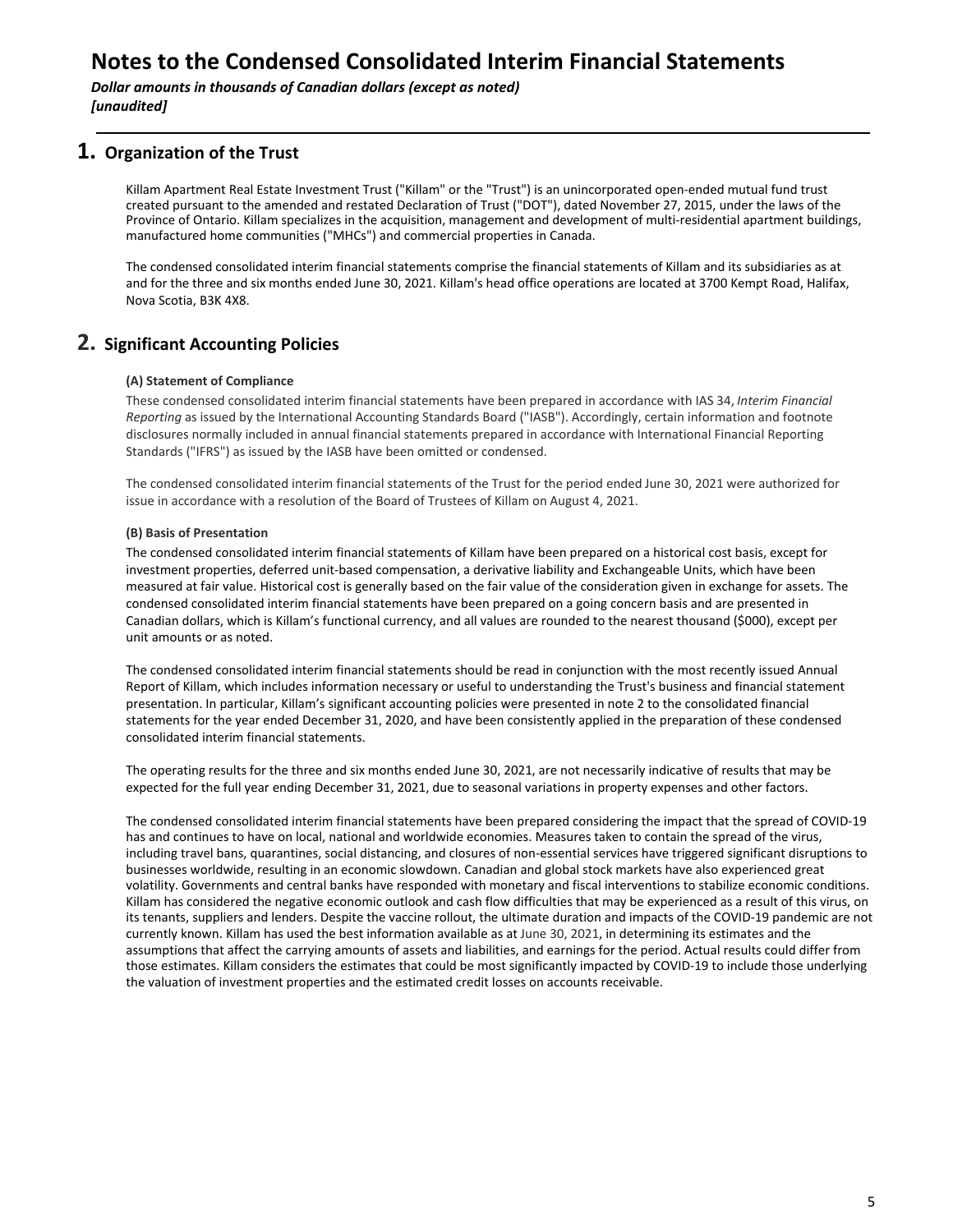**Dollar amounts in thousands of Canadian dollars (except as noted)** *[unaudited]*

### **3.** Investment Properties

**As at June 30, 2021**

|                                                       |                   |             |            |             | Land for           |              |
|-------------------------------------------------------|-------------------|-------------|------------|-------------|--------------------|--------------|
| Segment                                               | <b>Apartments</b> | <b>MHCs</b> | Commercial | <b>IPUC</b> | <b>Development</b> | <b>Total</b> |
| Balance, beginning of period                          | \$3,218,369       | \$212,699   | \$139.130  | \$128,100   | \$43,620           | \$3,741,918  |
| Fair value adjustment on investment properties        | 141,352           |             | 334        | 6,199       |                    | 147,885      |
| Acquisitions                                          | 258,426           | 2           | 13,427     |             | 4.840              | 276,695      |
| Transfer from IPUC                                    | 17,254            |             |            | (17, 254)   |                    |              |
| Capital expenditures                                  | 24,812            | 2,018       | 942        | 34,927      | 1.591              | 64,290       |
| Transfer from land for development                    |                   |             |            | 4,132       | (4, 132)           |              |
| Interest capitalized on IPUC and land for development |                   |             |            | 1.100       | 360                | 1.460        |
| Balance, end of period                                | \$3,660,213       | \$214,719   | \$153,833  | \$157,204   | \$46,279           | \$4,232,248  |

As at December 31, 2020

|                                                       |             |             |            |             | Land for    |             |
|-------------------------------------------------------|-------------|-------------|------------|-------------|-------------|-------------|
| Segment                                               | Apartments  | <b>MHCs</b> | Commercial | <b>IPUC</b> | Development | Total       |
| Balance, beginning of year                            | \$2,874,407 | \$202,431   | \$157,572  | \$46,867    | \$39,327    | \$3,320,604 |
| Fair value adjustment on investment properties        | 53,765      | 1,820       | (14, 862)  | 10,184      | (4,022)     | 46,885      |
| Acquisitions                                          | 200,017     | 4,044       | 2,555      | 3.968       | 1,237       | 211,821     |
| Transfer from IPUC                                    | 22,117      |             |            | (22,117)    |             |             |
| Capital expenditures                                  | 57.961      | 4,392       | 3,340      | 76.050      | 3,339       | 145,082     |
| Transfer between apartment and commercial segment     | 9,475       |             | (9, 475)   |             |             |             |
| Transfer from land for development                    |             |             |            | 11,462      | (11, 462)   |             |
| Transfer to held for sale                             |             |             |            |             | 14,214      | 14,214      |
| Impact of change in right-of-use asset                | 627         | 12          |            |             |             | 639         |
| Interest capitalized on IPUC and land for development |             |             |            | 1,686       | 987         | 2,673       |
| Balance, end of year                                  | \$3,218,369 | \$212,699   | \$139.130  | \$128,100   | \$43.620    | \$3,741,918 |

During the six months ended June 30, 2021, Killam acquired the following properties:

| Property                               | Location               | Acquisition<br>Date | Ownership<br><b>Interest</b> | <b>Property Type</b>             | Units/<br><b>SF</b> | Purchase<br>Price $(i)$ |
|----------------------------------------|------------------------|---------------------|------------------------------|----------------------------------|---------------------|-------------------------|
| Nolan Hill <sup>(2)</sup>              | Calgary, AB            | 21-Jan-21           | 100%                         | Apartment                        | 233                 | \$49,500                |
| Sherwood Crossing Land                 | Charlottetown, PE      | 29-Jan-21           | 100%                         | Development Land                 |                     | 3,400                   |
| 1313-1321 Hollis Street <sup>(3)</sup> | Halifax, NS            | 29-Jan-21           |                              | 100% Commercial/Development Land |                     | 3,000                   |
| 54 Assomption Blvd                     | Moncton, NB            | 01-Feb-21           | 100%                         | Apartment                        | 23                  | 5,600                   |
| Southport <sup>(3)</sup>               | Stratford, PE          | 01-Feb-21           | 100%                         | Development Land                 | 33                  | 3,800                   |
| 5735 College Street                    | Halifax, NS            | 07-May-21           | 100%                         | Development Land                 |                     | 1,300                   |
| Charlottetown Mall <sup>(4)</sup>      | Charlottetown, PE      | $01$ -Jun-21        | 25%                          | Commercial 95,750                |                     | 10,100                  |
| 38 Pasadena Crescent                   | St. John's, NL         | 08-Jun-21           | 100%                         | Apartment                        | 40                  | 4,200                   |
| KWC Portfolio <sup>(5)</sup>           | Kitchener/Waterloo, ON | 30-Jun-21           | 100%                         | Apartment                        | 785                 | 190,500                 |
| <b>Total Acquisitions</b>              |                        |                     |                              |                                  |                     | \$271,400               |

 $<sup>(1)</sup>$  Purchase price does not include transaction costs.</sup>

 $^{(2)}$  Killam had a 10% interest in the Nolan Hill development of \$4.8 million and acquired the remaining 90% interest in January 2021, based on the purchase price of \$55.0 million for a 100% interest.

 $^{(3)}$  Revenue generating properties acquired for future development potential.

<sup>(4)</sup> Killam acquired an additional 25% interest in the property, with its ownership interest now totalling 75%.

<sup>(5)</sup> The portfolio of 785 units consists of 297 units located in Kitchener, ON, and 488 units in Waterloo, ON.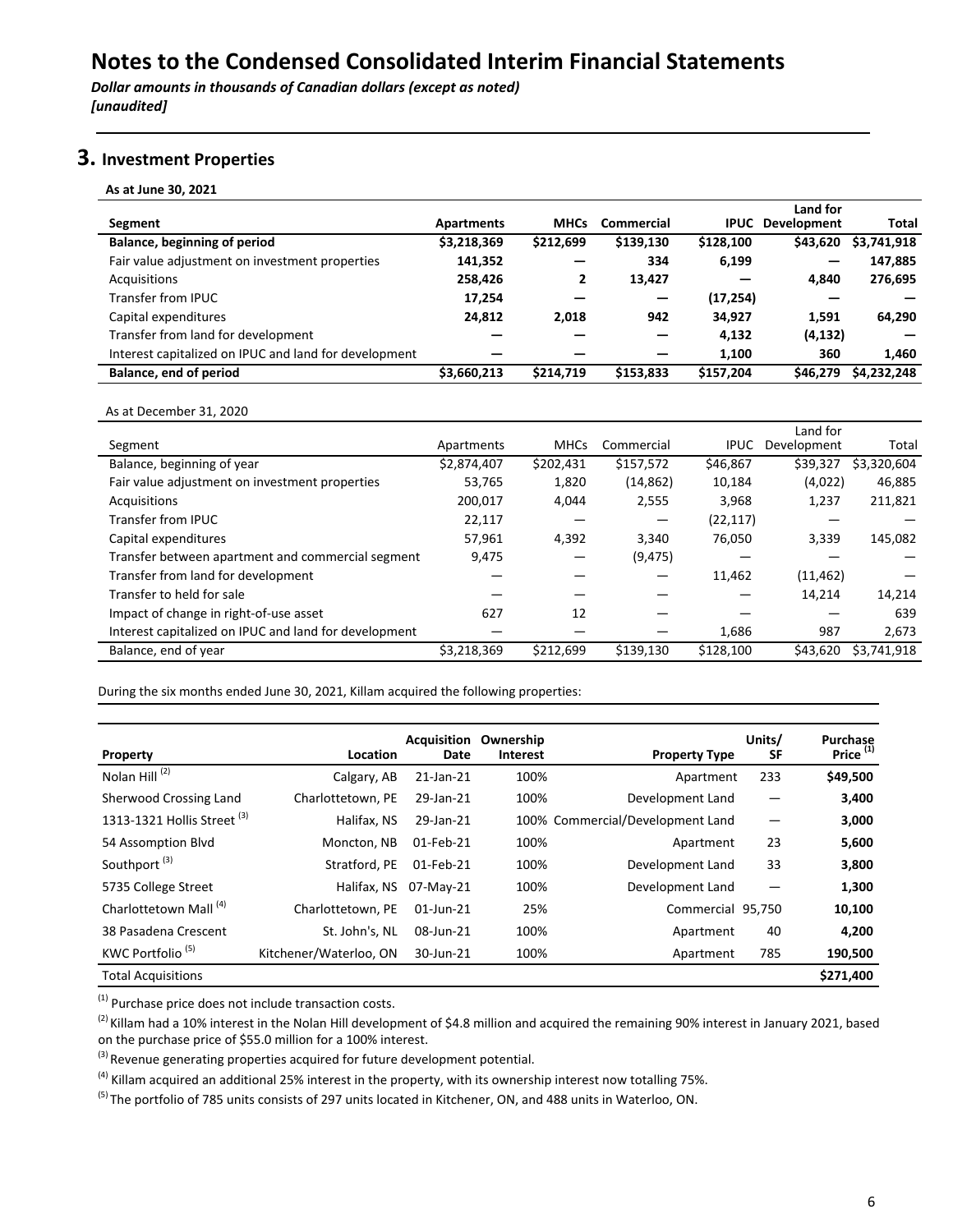### **3. Investment Properties (continued)**

During the three and six month ended June 30, 2021, Killam capitalized salaries of \$1.0 million and \$2.0 million (three and six months ended June 30, 2020 - \$0.9 million and \$1.9 million), as part of its project improvement, suite renovation and development programs. For the three and six months ended June 30, 2021, interest costs associated with the general corporate borrowings used to fund development were capitalized to the respective development projects using Killam's weighted average borrowing rate of 2.61% (June 30, 2020 - 2.82%). Interest costs associated with development specific loans were capitalized to the respective developments using the actual borrowing rate associated with the loan.

Investment properties with a fair value of \$4.1 billion as at June 30, 2021 (December 31, 2020 - \$3.5 billion), have been pledged as collateral against Killam's mortgages, construction loan and credit facilities.

#### **Valuation Basis**

Using the direct income capitalization method, the apartment properties were valued using cap-rates in the range of 3.00% to 7.00%, applied to a stabilized net operating income ("SNOI") of \$161.3 million (December 31, 2020 - 3.25% to 7.00% and \$150.1 million), resulting in an overall weighted average effective cap-rate of 4.44% (December 31, 2020 - 4.67%). The stabilized occupancy rates used in the calculation of SNOI were in the range of 94.0% to 99.0% (December 31, 2020 - 92.5% to 99.0%). Using the direct income capitalization method, the MHC properties were valued using cap-rates in the range of 5.0% to 6.5%, applied to a SNOI of \$11.4 million (December 31, 2020 - 5.0% to 6.5% and \$11.3 million), resulting in an overall weighted average effective cap-rate of 5.63% (December 31, 2020 - 5.64%). The stabilized occupancy rate used in the calculation of SNOI was 97.8% (December 31, 2020 - 97.8%). Using a discounted cash flow model, the stabilized commercial properties were valued using key inputs determined by management based on review of asset performance and comparable assets in relevant markets. Using the discounted cash flow (DCF) method, fair value is estimated using assumptions regarding benefits and liabilities of ownership over the asset's life, including a terminal value. This method involves the projection of stabilized cash flows on each individual property, with market derived discount rates and terminal capitalization rates applied to the stabilized cash flow to establish the present value of the income stream associated with the asset.

Killam reviewed its valuation of investment properties in light of COVID-19 as at June 30, 2021. It is not possible to forecast with certainty the duration and full scope of the economic impact of COVID-19 and other consequential changes on Killam's business and operations, both in the short-term and in the long-term. In the long-term scenario the aspects which could be impacted include rental rates, occupancy and cap-rates which would impact the underlying valuation of investment properties. Killam has applied judgement in estimating the valuation given the uncertainties surrounding the economic impact of COVID-19.

|                         |       | June 30, 2021 |                                         |       | December 31, 2020 |                                  |
|-------------------------|-------|---------------|-----------------------------------------|-------|-------------------|----------------------------------|
|                         | Low   | High          | <b>Effective</b><br>Weighted<br>Average | Low   | High              | Effective<br>Weighted<br>Average |
| <b>Apartments</b>       | 3.00% | 7.00%         | 4.44%                                   | 3.25% | 7.00%             | 4.67%                            |
| <b>Halifax</b>          | 3.75% | 5.60%         | 4.37%                                   | 3.75% | 5.60%             | 4.50%                            |
| Moncton                 | 4.50% | 7.00%         | 5.06%                                   | 4.50% | 7.00%             | 5.05%                            |
| Fredericton             | 5.00% | 6.00%         | 5.43%                                   | 5.00% | 6.00%             | 5.53%                            |
| Saint John              | 5.50% | 6.00%         | 5.62%                                   | 5.50% | 6.00%             | 5.79%                            |
| St. John's              | 5.00% | 6.00%         | 5.64%                                   | 5.00% | 6.00%             | 5.62%                            |
| Charlottetown           | 5.25% | 5.75%         | 5.48%                                   | 5.25% | 5.75%             | 5.50%                            |
| Ontario                 | 3.00% | 5.00%         | 3.60%                                   | 3.25% | 5.00%             | 3.97%                            |
| <b>British Columbia</b> | 3.50% | 3.50%         | 3.50%                                   | 4.08% | 4.35%             | 4.22%                            |
| Alberta                 | 4.47% | 5.00%         | 4.62%                                   | 4.47% | 5.00%             | 4.64%                            |
| <b>Other Atlantic</b>   | 5.50% | 7.00%         | 6.39%                                   | 5.50% | 7.00%             | 6.38%                            |
| <b>MHCs</b>             | 5.00% | 6.50%         | 5.63%                                   | 5.00% | 6.50%             | 5.64%                            |
| Ontario                 | 5.00% | 6.50%         | 5.95%                                   | 5.00% | 6.50%             | 5.95%                            |
| Nova Scotia             | 5.00% | 6.00%         | 5.29%                                   | 5.00% | 6.00%             | 5.30%                            |
| New Brunswick           | 5.19% | 6.50%         | 5.72%                                   | 5.19% | 6.50%             | 5.72%                            |
| Newfoundland            | 6.00% | 6.00%         | 6.00%                                   | 6.00% | 6.00%             | 6.00%                            |

Investment property valuations are most sensitive to changes in the cap-rate. The cap-rate assumptions for the investment properties are included in the following table by region: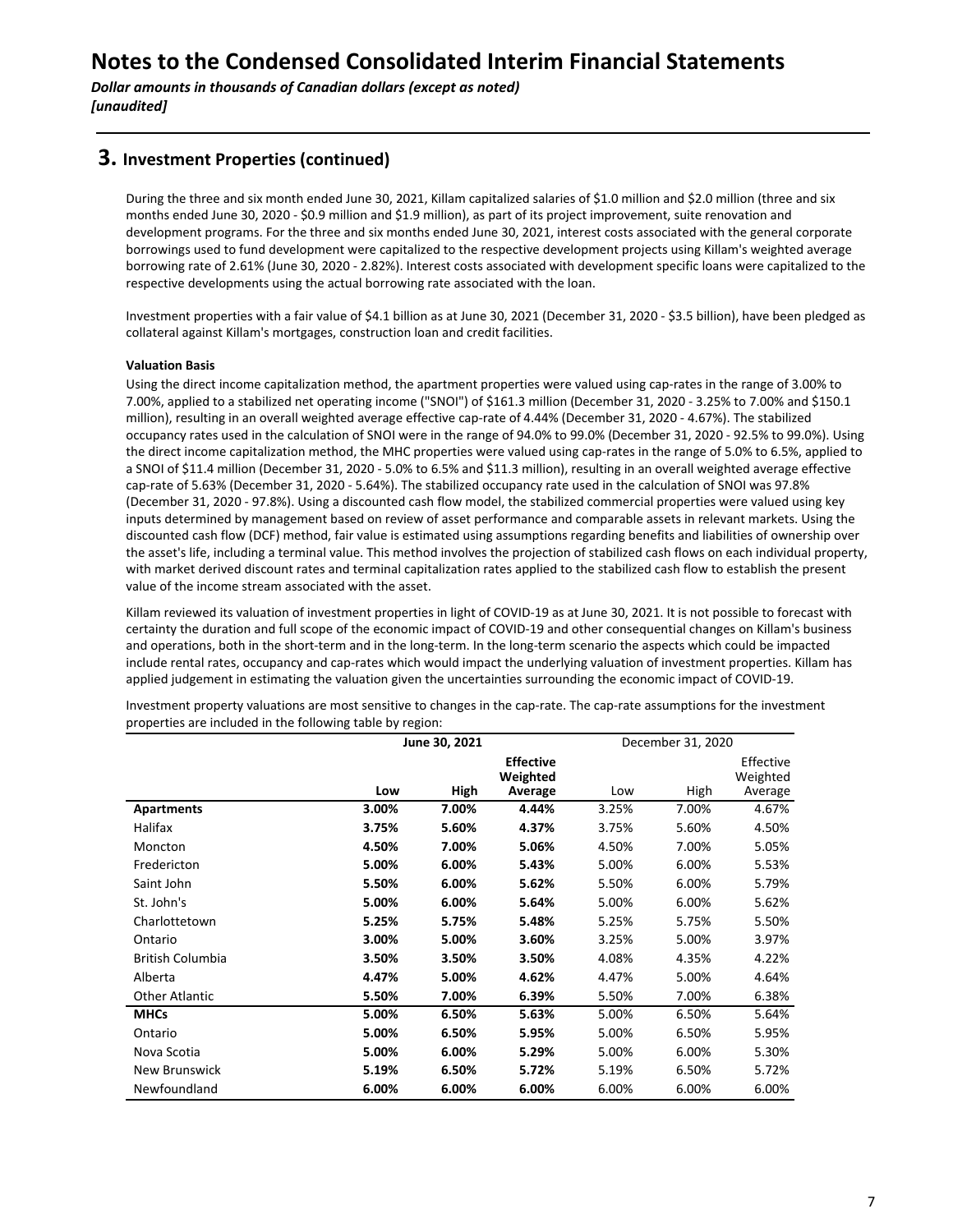**Dollar amounts in thousands of Canadian dollars (except as noted)** *[unaudited]*

| The following table summarizes fair value sensitivity of Killam's income-producing investment properties: |                                                              |                                      |                            |          |  |  |
|-----------------------------------------------------------------------------------------------------------|--------------------------------------------------------------|--------------------------------------|----------------------------|----------|--|--|
| <b>Cap-rate Sensitivity</b><br>Increase (Decrease)                                                        | <b>Fair Value of Investment</b><br>Properties <sup>(1)</sup> | <b>Effective Weighted</b><br>Average | <b>Fair Value Variance</b> | % Change |  |  |
| $(0.50)$ %                                                                                                | \$4,313,510                                                  | 4.01%                                | \$438,578                  | 11%      |  |  |
| $(0.25)$ %                                                                                                | 4,059,096                                                    | 4.26%                                | 184.164                    | 5%       |  |  |
| $-\%$                                                                                                     | 3,874,932                                                    | 4.51%                                |                            | $-\%$    |  |  |
| 0.25%                                                                                                     | 3,630,964                                                    | 4.76%                                | (243,968)                  | $(6)$ %  |  |  |
| 0.50%                                                                                                     | 3,449,130                                                    | 5.01%                                | (425, 802)                 | (11)%    |  |  |

### **3. Investment Properties (continued)**

**Fair Value Sensitivity**

 $<sup>(1)</sup>$  Includes Killam's apartment and MHC portfolios, which are valued using the direct income capitalization method. The fair value of</sup> the commercial assets is \$153.8 million and are valued using a discounted cash flow approach and are not included in the sensitivity analysis above.

### **4.** Joint Operations and Investments in Joint Venture

Killam has interests in three properties (seven buildings), two development projects and land for future development that are subject to joint control and are joint operations. Accordingly, the condensed consolidated interim statements of financial position and condensed consolidated interim statements of income and comprehensive income include Killam's rights to and obligations for the related assets, liabilities, revenue and expenses. As at June 30, 2021, the fair value of the investment properties subject to joint control was \$346.9 million (December 31, 2020 - \$316.0 million).

### **5. Other Current and Non-Current Assets**

### **Current Assets As at As at As at As at June 30, 2021** December 31, 2020 Restricted cash **\$6,849 \$6,849 \$6,849 \$6,849 \$6,849 \$6,849** Deposits  **872**  3,266 Prepaid expenses **15,154 15,154 15,154 15,154 15,154 15,154 15,154 1**,061 **\$22,327** \$17,176

Restricted cash consists of security deposits and property tax reserves. Deposits consist of funds held in trust for future acquisitions.

#### **Non-Current Assets**

On June 1, 2021, Killam provided a \$4.4 million loan to its 25% joint owner of the Charlottetown Mall. The loan receivable bears interest at 6.5% to be paid monthly and full repayment of the loan is due within 36 months from the initial advance.

### **6.** Mortgages and Loans Payable

| As at                       | June 30, 2021                       | December 31, 2020             |                              |                 |
|-----------------------------|-------------------------------------|-------------------------------|------------------------------|-----------------|
|                             | Weighted<br><b>Average Interest</b> | <b>Debt</b><br><b>Balance</b> | Weighted<br>Average Interest | Debt<br>Balance |
| Mortgages and loans payable |                                     |                               |                              |                 |
| Fixed rate                  | 2.61%                               | \$1,801,435                   | 2.69%                        | \$1,623,889     |
| Variable rate               | 2.37%                               | 8,270                         | 1.98%                        | 7,800           |
| <b>Total</b>                |                                     | \$1,809,705                   |                              | \$1,631,689     |
| Current                     |                                     | 294,815                       |                              | 201,345         |
| Non-current                 |                                     | 1,514,890                     |                              | 1,430,344       |
|                             |                                     | \$1,809,705                   |                              | \$1,631,689     |

Mortgages are collateralized by a first charge on the properties of Killam.

As at June 30, 2021, unamortized deferred financing costs of \$36.5 million (December 31, 2020 - \$36.7 million) and mark-to-market adjustments on mortgages assumed on acquisitions of \$0.1 million (December 31, 2020 - \$0.08 million) are netted against mortgages and loans payable.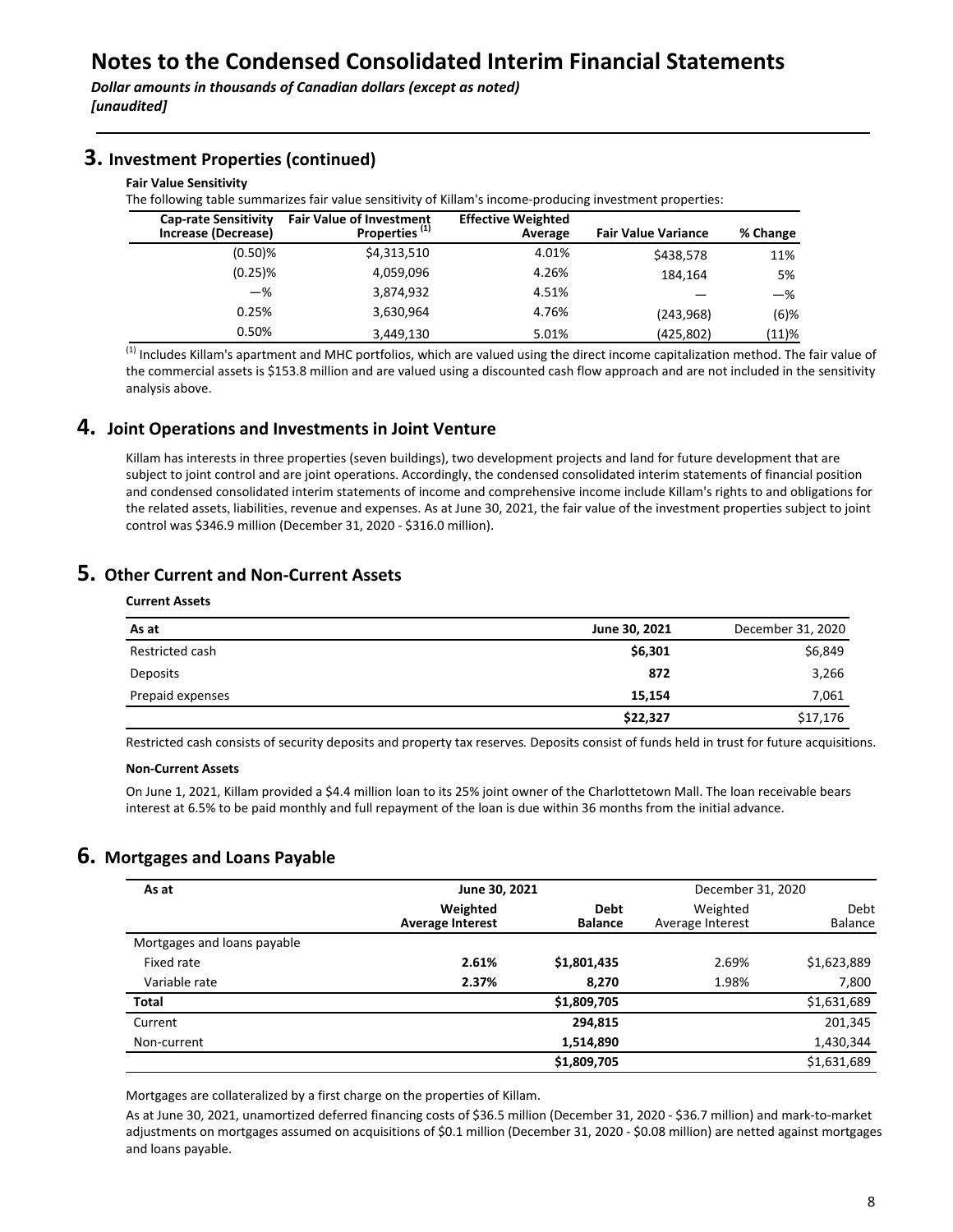### **6.** Mortgages and Loans Payable (continued)

Estimated future principal payments and maturities required to meet mortgage obligations by the 12 month period ending June 30, are as follows:

|                                        | <b>Principal Amount</b> | % of Total Principal |
|----------------------------------------|-------------------------|----------------------|
| 2022                                   | \$294,815               | 16.0%                |
| 2023                                   | 240,152                 | 13.0%                |
| 2024                                   | 248,788                 | 13.5%                |
| 2025                                   | 299,337                 | 16.2%                |
| 2026                                   | 205,282                 | 11.1%                |
| Subsequent to 2026                     | 557,741                 | 30.2%                |
|                                        | \$1,846,115             | 100.0%               |
| Unamortized deferred financing costs   | ( \$36,510)             |                      |
| Unamortized mark-to-market adjustments | \$100                   |                      |
|                                        | \$1,809,705             |                      |

### **7. Credit Facilities**

Killam has access to two credit facilities with credit limits of \$110.0 million (\$130.0 million with the accordion feature) and \$10.0 million (December 31, 2020 - \$110.0 million and \$10.0 million) that can be used for acquisition and general business purposes.

The \$110.0 million facility bears interest at prime plus 70 bps on prime rate advances or 170 bps over bankers' acceptances ("BAs"). The facility includes a \$30.0 million demand revolver and a \$80.0 million committed revolver as well as an accordion option to increase the \$110.0 million facility by an additional \$20.0 million. The agreement includes certain covenants and undertakings with which Killam was in compliance as at June 30, 2021. The facility matures on December 15, 2021.

The \$10.0 million demand facility bears interest at prime plus 125 bps on advances and 135 bps on issuance of letters of credit in addition to 50 bps per annum. The agreement includes certain covenants and undertakings with which Killam was in compliance as at June 30, 2021.

| As at June 30, 2021      | <b>Maximum Loan</b><br>Amount <sup>(1)</sup> | <b>Amount Drawn</b> | <b>Letters of Credit</b> | <b>Amount Available</b> |
|--------------------------|----------------------------------------------|---------------------|--------------------------|-------------------------|
| \$110.0 million facility | \$130,000                                    | \$29,000            |                          | \$101,000               |
| \$10.0 million facility  | 10.000                                       | 1,005               | 1,870                    | 7,125                   |
| Total                    | \$140,000                                    | \$30,005            | \$1,870                  | \$108,125               |
|                          |                                              |                     |                          |                         |
| As at December 31, 2020  | Maximum Loan<br>Amount <sup>(1)</sup>        | Amount Drawn        | Letters of Credit        | Amount Available        |
| \$110.0 million facility | \$130,000                                    | \$5,000             |                          | \$125,000               |
| \$10.0 million facility  | 10,000                                       | 2,029               | 1,773                    | 6,198                   |
| Total                    | \$140,000                                    | \$7,029             | \$1,773                  | \$131,198               |

 $<sup>(1)</sup>$  Maximum loan includes a \$20.0 million accordion option, for which collateral is pledged.</sup>

### **8. Construction Loans**

As at June 30, 2021, Killam had access to six variable rate non-revolving demand construction loans, for the purpose of financing development projects, totalling \$186.6 million. As at June 30, 2021, \$59.1 million was drawn on the construction loans (December 31, 2020 - \$41.3 million). Payments are made monthly on an interest-only basis. The weighted-average contractual interest rate on amounts outstanding is 2.33% (December 31, 2020 - 2.37%). Once construction is complete and rental targets achieved, the construction loans will be repaid in full and replaced with conventional mortgages.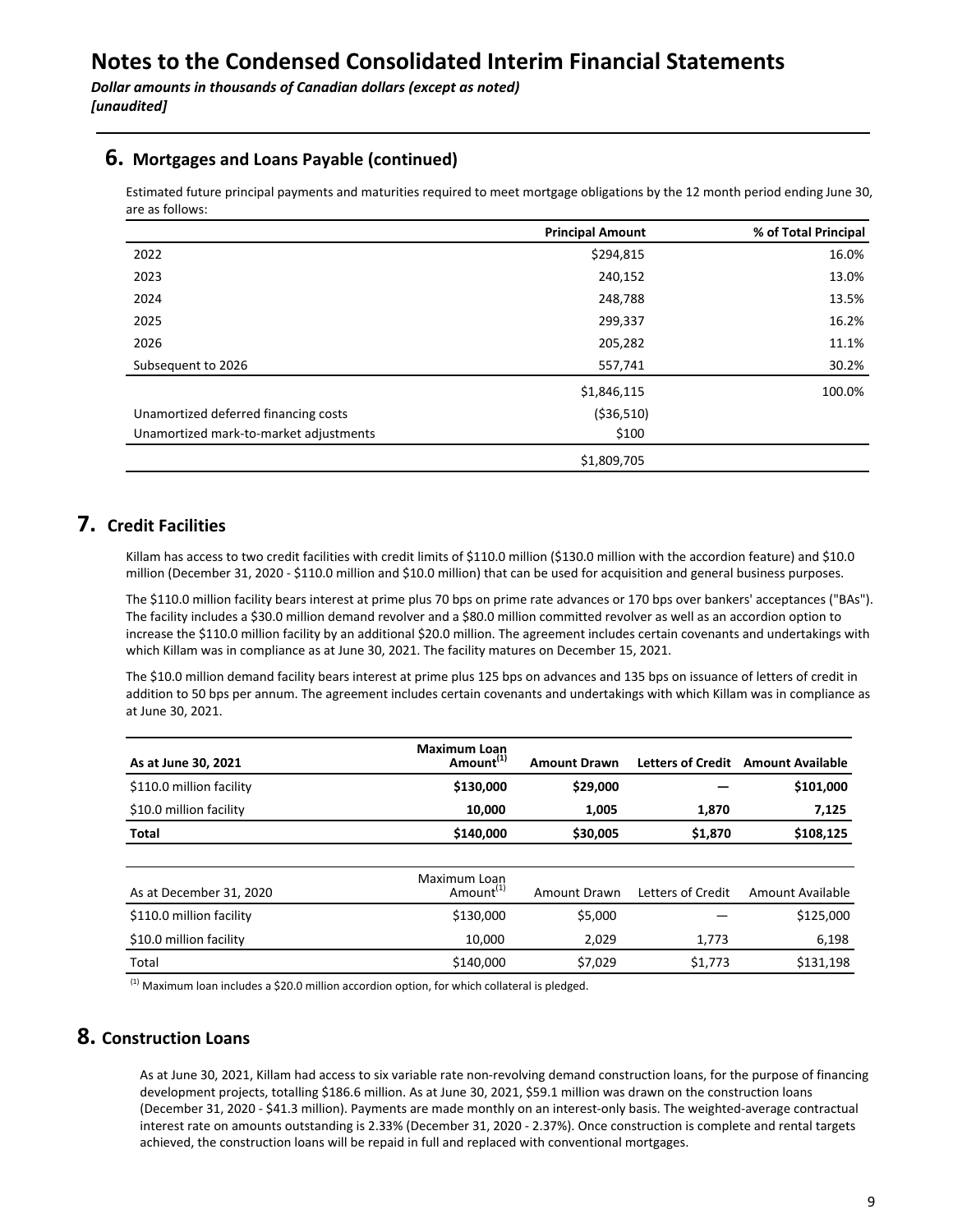**Dollar amounts in thousands of Canadian dollars (except as noted)** *[unaudited]*

### **9.** Accounts Payable and Accrued Liabilities

| As at                                          |          | June 30, 2021 December 31, 2020 |
|------------------------------------------------|----------|---------------------------------|
| Accounts payable and other accrued liabilities | \$41,286 | \$39,950                        |
| Distributions payable                          | 6,523    | 6,136                           |
| Mortgage interest payable                      | 3,431    | 3,434                           |
| Security deposits                              | 10,859   | 9,386                           |
|                                                | \$62,099 | \$58,906                        |

### **10.** Exchangeable Units

|                                              | Number of<br><b>Exchangeable Units</b> | Value    |
|----------------------------------------------|----------------------------------------|----------|
| Balance, December 31, 2020                   | 4,101,520                              | \$70,177 |
| Exchangeable Units exchanged for Trust Units | (97, 250)                              | (1,823)  |
| Fair value adjustment                        |                                        | 12,813   |
| <b>Balance, June 30, 2021</b>                | 4,004,270                              | \$81,167 |

The Exchangeable Units are non-transferable, but are exchangeable, on a one-for-one basis, into Killam Trust Units at any time at the option of the holder. Prior to such exchange, distributions will be made on these Exchangeable Units in an amount equivalent to the distributions that would have been made had the Units been exchanged for Killam Trust Units.

### 11. Unitholders' Equity

By virtue of Killam being an open-ended mutual fund Trust, unitholders of Trust Units are entitled to redeem their Trust Units at any time at prices determined and payable in accordance with the conditions specified in Killam's DOT. As a result, under IFRS, Trust Units are defined as financial liabilities; however, for the purposes of financial statement classification and presentation, the Trust Units may be presented as equity instruments as they meet the puttable instrument exemption under IAS 32.

All Trust Units outstanding are fully paid, have no par value and are voting Trust Units. The DOT authorizes the issuance of an unlimited number of Trust Units. Trust Units represent a unitholder's proportionate undivided beneficial interest in Killam. No Trust Unit has any preference or priority over another. No unitholder has or is deemed to have any right of ownership in any of the assets of Killam. Each Unit confers the right to one vote at any meeting of unitholders and to participate pro rata in any distributions and, on liquidation to a pro rata share of the residual net assets remaining after preferential claims thereon of debtholders.

Unitholders have the right to redeem their Units at the lesser of (i) 90% of the market price of the Trust Unit (market price is defined as the weighted average trading price of the previous 10 trading days) and (ii) the most recent closing market price (closing market price is defined as the weighted average trading price on the specified date) at the time of the redemption. The redemption price will be satisfied by cash, up to a limit of \$50 thousand for all redemptions in a calendar month, or a note payable. For the six months ended June 30, 2021, no unitholders redeemed Units.

|                                                | <b>Number of Trust Units</b> | Value       |
|------------------------------------------------|------------------------------|-------------|
| Balance, December 31, 2020                     | 103,212,327                  | \$1,097,713 |
| Distribution reinvestment plan                 | 640.592                      | 11,851      |
| <b>Restricted Trust Units redeemed</b>         | 69.748                       | 945         |
| Units issued on exchange of Exchangeable Units | 97.250                       | 1,823       |
| Units issued for cash                          | 5,905,480                    | 104,361     |
| <b>Balance, June 30, 2021</b>                  | 109,925,397                  | \$1,216,693 |

The Units issued and outstanding are as follows: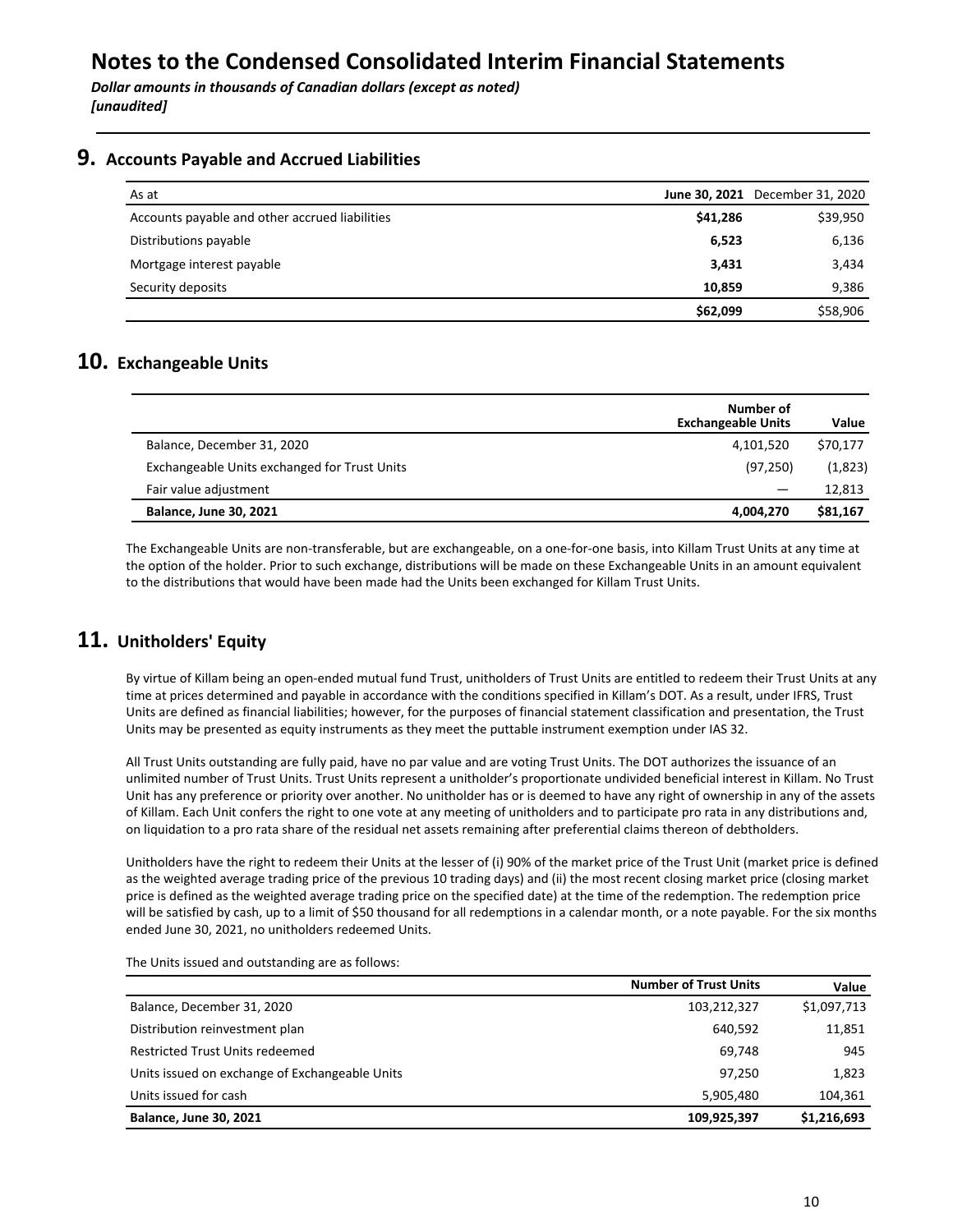### **11.** Unitholders' Equity (continued)

#### **Units issued for cash**

|                               | <b>Price per Unit</b> |           | <b>Gross Proceeds Transaction Costs</b> | <b>Net Proceeds</b> | <b>Units Issued</b> |
|-------------------------------|-----------------------|-----------|-----------------------------------------|---------------------|---------------------|
| Bought-deal (May 31, 2021)    | \$18.50               | \$95,001  | \$4,370                                 | \$90.631            | 5,135,200           |
| Over-allotment (May 31, 2021) | \$18.50               | 14.250    | 484                                     | 13.766              | 770,280             |
| Total                         |                       | \$109.251 | \$4.854                                 | \$104.397           | 5,905,480           |

#### **Distribution Reinvestment Plan ("DRIP")**

Killam's DRIP allows unitholders to acquire additional Units of the Trust through the reinvestment of distributions on their Units. Unitholders who participate in the DRIP receive additional Units equal to 3% of the Units reinvested. Units issued with the DRIP are issued directly from the Trust at a price based on the 10-day volume weighted average closing price of the Toronto Stock Exchange ("TSX") preceding the relevant distribution date, which typically is on or about the 15<sup>th</sup> day of the month following the distribution declaration.

### **12. Distributions**

Killam pays distributions to its unitholders in accordance with its DOT. Distributions declared by the Board of Trustees are paid monthly, on or about the  $15<sup>th</sup>$  day of each month.

For the three and six months ended June 30, 2021, the distributions declared related to the Trust Units were \$18.5 million and \$36.3 million (three and six months ended June 30, 2020 - \$16.9 million and \$33.4 million). For the three and six months ended June 30, 2021, distributions declared related to the Exchangeable Units were \$0.7 million and \$1.4 million (three and six months ended June 30, 2020 - \$0.7 million and \$1.4 million). The distributions on the Exchangeable Units are recorded in financing costs.

### **13. Deferred Unit-based Compensation**

Restricted Trust Units ("RTUs") are awarded to members of the senior executive team and director-level employees as a percentage of their compensation. The Trust also grants RTUs subject to performance conditions under the RTU Plan for certain senior executives. Non-executive members of the Board of Trustees have the right to receive a percentage of their annual retainer in the form of RTUs.

The number of RTUs awarded are based on the volume weighted average price of all Trust Units traded on the TSX for the five trading days immediately preceding the date on which the compensation is awarded. The RTUs earn distributions based on the same distributions paid on the Trust Units, and such distributions translate into additional RTUs. The initial RTUs, and RTUs acquired through distribution reinvestment, are credited to each person's account and are not issued to the employee or Board member until they redeem such RTUs. For employees, the RTUs will be redeemed and paid out in Trust Units by December 31 of the year in which the RTUs have vested. Effective Q3-2017, RTUs issued to Trustees will be redeemed and paid, in the issuance of Trust Units, upon retirement from the Board.

The RTUs subject to performance conditions will be subject to both internal and external measures consisting of both absolute and relative performance over a three-year period. Killam accounts for the RTUs subject to performance conditions under the fair value method of accounting, and uses the Monte-Carlo simulation pricing model to determine the fair value, which allows for the incorporation of the market based performance hurdles that must be met before the RTUs subject to performance conditions vest. 

The RTUs are considered a financial liability because there is a contractual obligation for the Trust to deliver Trust Units (which are accounted for as liabilities, but presented as equity instruments under IAS 32) upon conversion of the RTUs. The RTUs are measured at fair value with changes flowing through the condensed consolidated interim statements of income and comprehensive income. The fair value of the vested RTUs as at June 30, 2021, is \$4.0 million, which includes \$1.5 million related to RTUs subject to performance conditions (June 30, 2020 - \$3.9 million and \$0.9 million). For the three and six months ended June 30, 2021, compensation expense of \$0.5 million and \$1.0 million (three and six months ended June 30, 2020 - \$0.4 million and \$1.0 million) has been recognized in respect of the RTUs.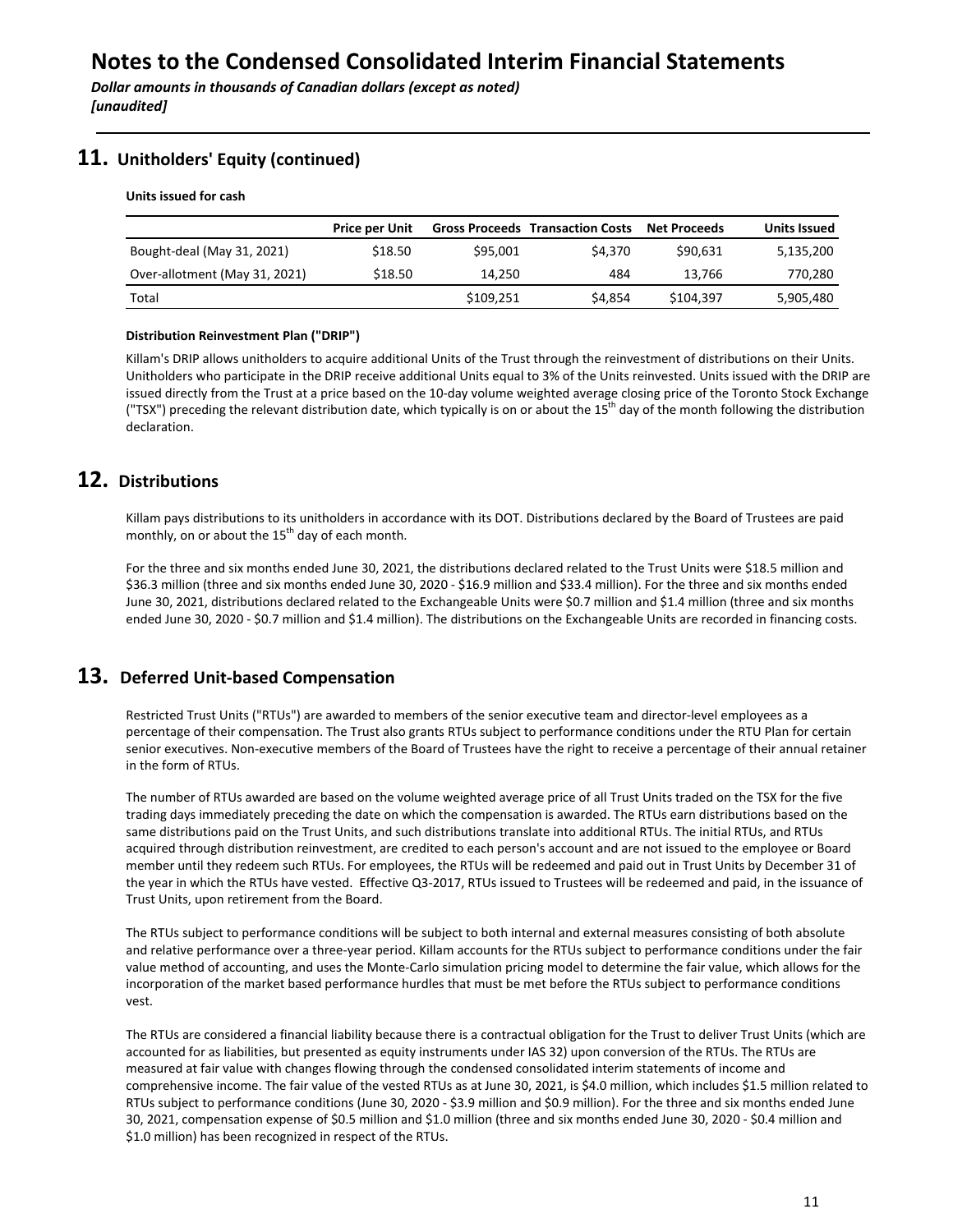**Dollar amounts in thousands of Canadian dollars (except as noted)** *[unaudited]*

## 13. Deferred Unit-based Compensation (continued)

The details of the RTUs issued are shown below:

|                                                | 2021                     |                                           | 2020                     |                                    |
|------------------------------------------------|--------------------------|-------------------------------------------|--------------------------|------------------------------------|
| For the six months ended June 30,              | Number of<br><b>RTUs</b> | Weighted<br><b>Average Issue</b><br>Price | Number of<br><b>RTUs</b> | Weighted<br>Average Issue<br>Price |
| Outstanding, beginning of period               | 351,734                  | \$16.93                                   | 364,875                  | \$14.73                            |
| Granted                                        | 135,756                  | 17.90                                     | 108.891                  | 19.62                              |
| Redeemed                                       | (148,016)                | 13.09                                     | (124,385)                | 12.78                              |
| Forfeited                                      |                          |                                           | (1,635)                  | 18.68                              |
| Additional Restricted Trust Unit distributions | 6,853                    | 18.42                                     | 6,507                    | 18.38                              |
| Outstanding, end of period                     | 346,327                  | \$17.94                                   | 354,253                  | \$16.95                            |

## **14. Revenue**

In accordance with IFRS 15, Management has evaluated the lease and non-lease components of its revenue and has determined the following allocation:

|                               |          | For the three months ended June 30, |           | For the six months ended June 30, |
|-------------------------------|----------|-------------------------------------|-----------|-----------------------------------|
|                               | 2021     | 2020                                | 2021      | 2020                              |
| Rental revenue <sup>(1)</sup> | \$49,913 | \$46,078                            | \$97,749  | \$91,017                          |
| Property expense recoveries   | 17.575   | 16,225                              | 34,419    | 32,048                            |
| Ancillary revenue             | 2,812    | 2.596                               | 5,507     | 5,128                             |
|                               | \$70,300 | \$64,899                            | \$137,674 | \$128,193                         |

 $<sup>(1)</sup>$  Includes base rent, realty taxes and insurance recoveries, which are outside the scope of IFRS 15.</sup>

## 15. Financing Costs

|                                                        |          | Three months ended June 30, |          | Six months ended June 30, |
|--------------------------------------------------------|----------|-----------------------------|----------|---------------------------|
|                                                        | 2021     | 2020                        | 2021     | 2020                      |
| Mortgage, loan and construction loan interest          | \$11,292 | \$11,082                    | \$22,431 | \$21,905                  |
| Interest on credit facilities                          | 160      | 202                         | 467      | 539                       |
| Interest on Exchangeable Units                         | 681      | 698                         | 1,378    | 1,390                     |
| Amortization of deferred financing costs               | 877      | 788                         | 1,754    | 1,532                     |
| Amortization of fair value adjustments on assumed debt | 12       | (5)                         | 24       | 19                        |
| Unrealized (gain) loss on derivative liability         | (40)     | 52                          | (80)     | 495                       |
| Interest on lease liabilities                          | 97       | 96                          | 193      | 193                       |
| Capitalized interest                                   | (720)    | (620)                       | (1,461)  | (1, 195)                  |
|                                                        | \$12,359 | \$12.293                    | \$24,706 | \$24,878                  |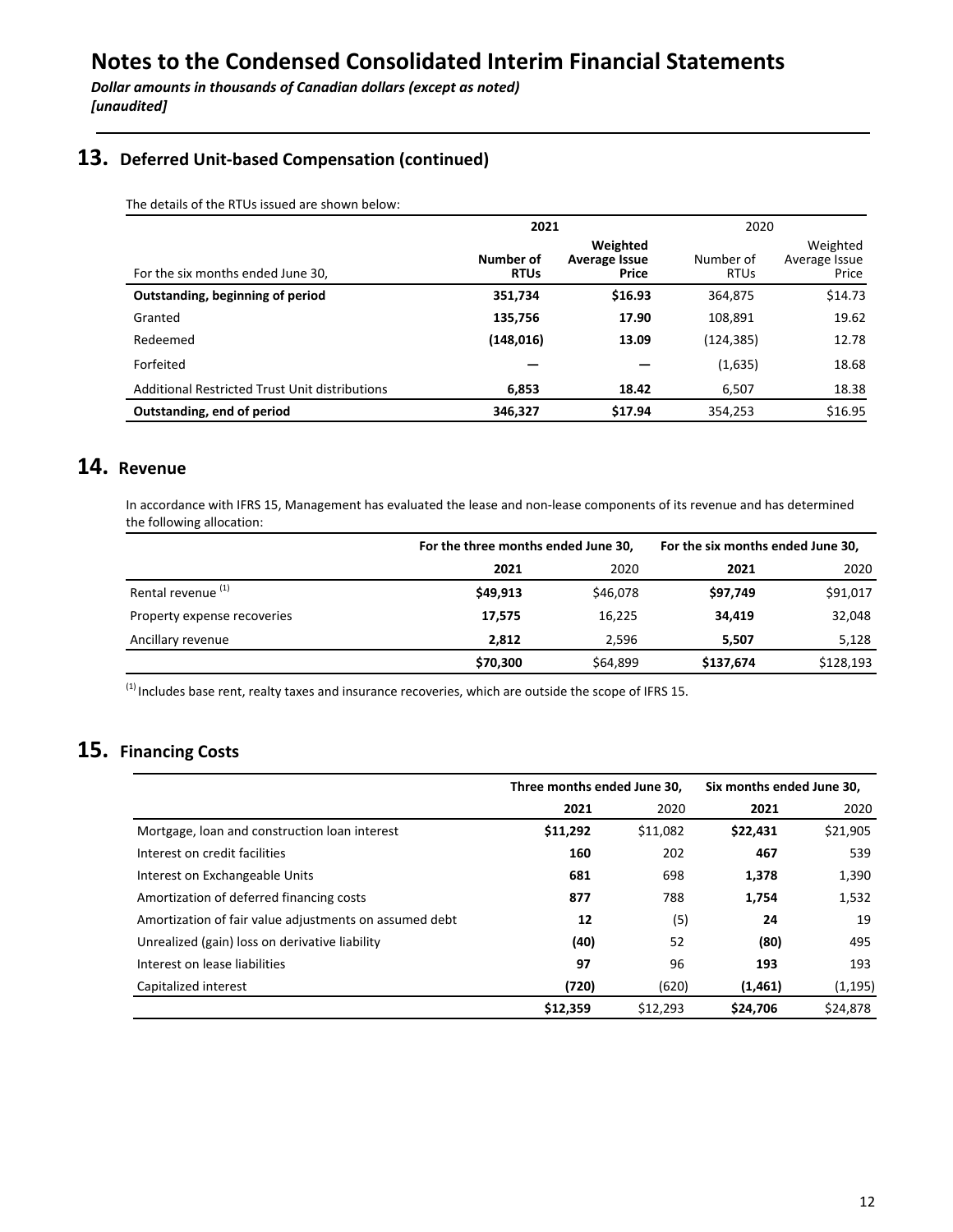**Dollar amounts in thousands of Canadian dollars (except as noted)** *[unaudited]*

### **16. Deferred Income Tax**

Trusts that satisfy the REIT Exemption are excluded from the specified investment flow-through ("SIFT") definition and therefore will not be subject to taxation under the SIFT Rules. Effective December 31, 2020, Killam qualified for the REIT Exemption and continues to meet the REIT Exemption as at June 30, 2021, and is therefore not subject to taxation to the extent that income is distributed to unitholders. However, this exemption does not extend to the corporate subsidiaries of Killam that are taxable legal entities. For the three and six months ended June 30, 2021, the deferred tax expense relates to the corporate subsidiary entity of the RFIT.

### **17.** Segmented Information

For investment properties, discrete financial information is provided on a property-by-property basis to members of executive management, which collectively comprise the chief operating decision maker ("CODM"). The individual properties are aggregated into segments with similar economic characteristics such as the nature of the property, vacancy rates, long-term growth rates and other characteristics. Management considers that this is best achieved by aggregating into apartments, MHCs and commercial segments. Consequently, Killam is considered to have three reportable segments, as follows:

- •Apartment segment acquires, operates, manages and develops multi-family residential properties across Canada;
- MHC segment acquires and operates MHC communities in Ontario and Eastern Canada; and
- •Commercial segment acquires and operates stand-alone commercial properties in Ontario, Nova Scotia and Prince Edward Island. The segment includes eight commercial properties.

Killam's administration costs, other income, financing costs, depreciation, fair value adjustments, loss on disposition and deferred tax expense are not reported to the CODM on a segment basis.

The accounting policies of these reportable segments are the same as those described in the summary of significant accounting policies described in note 2 to the consolidated financial statements for the year ended December 31, 2020. Reportable segment performance is analyzed based on NOI. The operating results, and selected assets and liabilities, of the reportable segments are as follows:

| Three months ended June 30, 2021 | Apartments | <b>MHCs</b> | Commercial | <b>Total</b> |
|----------------------------------|------------|-------------|------------|--------------|
| Property revenue                 | \$61,296   | \$4,919     | \$4,085    | \$70,300     |
| Property operating expenses      | (22,420)   | (1, 410)    | (1,874)    | (25, 704)    |
| Net operating income             | \$38,876   | \$3,509     | \$2,211    | \$44,596     |
|                                  |            |             |            |              |
| Three months ended June 30, 2020 | Apartments | <b>MHCs</b> | Commercial | Total        |
| Property revenue                 | \$56,618   | \$4,528     | \$3,753    | \$64,899     |
| Property operating expenses      | (20,297)   | (1, 368)    | (1, 916)   | (23, 581)    |
| Net operating income             | \$36,321   | \$3,160     | \$1,837    | \$41,318     |

| Six months ended June 30, 2021 | Apartments | <b>MHCs</b> | Commercial | <b>Total</b> |
|--------------------------------|------------|-------------|------------|--------------|
| Property revenue               | \$121,228  | \$8,267     | \$8,179    | \$137,674    |
| Property operating expenses    | (45, 761)  | (3,034)     | (4,020)    | (52, 815)    |
| Net operating income           | \$75,467   | \$5,233     | \$4,159    | \$84,859     |
|                                |            |             |            |              |
| Six months ended June 30, 2020 | Apartments | <b>MHCs</b> | Commercial | Total        |
| Property revenue               | \$112,708  | \$7,727     | \$7,758    | \$128,193    |
| Property operating expenses    | (42, 199)  | (2,856)     | (3,984)    | (49,039)     |
| Net operating income           | \$70,509   | \$4,871     | \$3,774    | \$79,154     |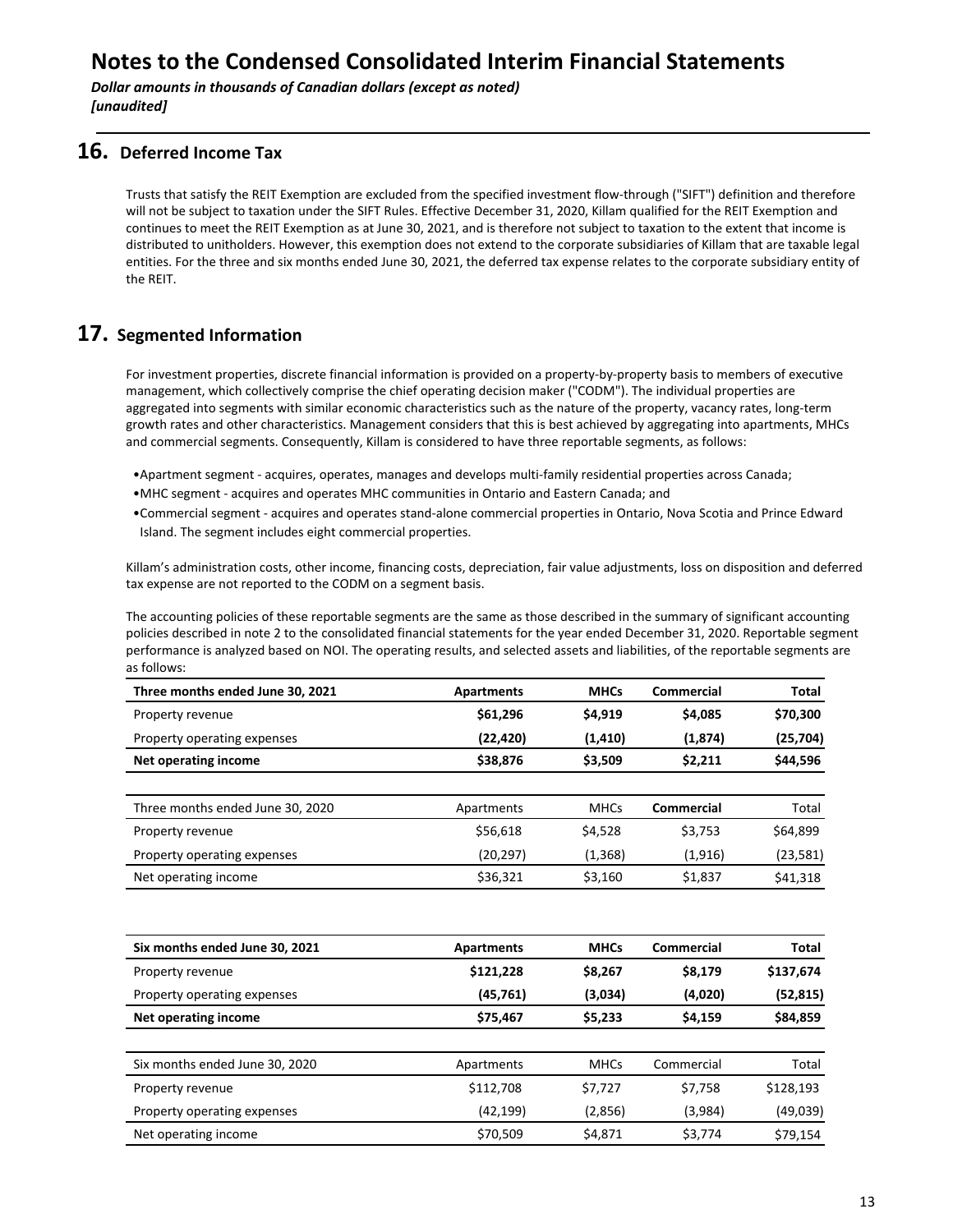**Dollar amounts in thousands of Canadian dollars (except as noted)** *[unaudited]*

### **17.** Segmented Information (continued)

Selected Statement of financial position items<sup>(1)</sup>

| As at June 30, 2021                  | <b>Apartments</b> | <b>MHCs</b> | Commercial | Total       |
|--------------------------------------|-------------------|-------------|------------|-------------|
| <b>Total Investment Properties</b>   | \$3,863,696       | \$214.719   | \$153.833  | \$4,232,248 |
| Mortgages payable/construction loans | \$1.748.635       | \$84,666    | \$35.526   | \$1,868,827 |
|                                      |                   |             |            |             |
| As at December 31, 2020              | Apartments        | <b>MHCs</b> | Commercial | Total       |
| Investment properties                | \$3,390,089       | \$212.699   | \$139,130  | \$3,741,918 |
| Mortgages payable/construction loans | \$1.562.861       | \$84,150    | \$26,023   | \$1,673,034 |

 $<sup>(1)</sup>$  Total investment properties for the Apartments segment includes IPUC and land held for development.</sup>

### **18. Supplemental Cash Flow Information**

|                                                                |          | Three months ended June 30, |            | Six months ended June 30, |
|----------------------------------------------------------------|----------|-----------------------------|------------|---------------------------|
|                                                                | 2021     | 2020                        | 2021       | 2020                      |
| Net income items related to investing and financing activities |          |                             |            |                           |
| Interest paid on mortgages payable and other                   | \$11,354 | \$11,079                    | \$22,452   | \$21,925                  |
| Interest paid on credit facilities                             | 160      | 202                         | 467        | 539                       |
|                                                                | \$11.514 | \$11,281                    | \$22,919   | \$22,464                  |
| Net change in non-cash operating assets and liabilities        |          |                             |            |                           |
| Rent and other receivables                                     | ( \$820) | (\$407)                     | (51, 272)  | \$4,526                   |
| Other current assets                                           | (4,789)  | 186                         | (5,667)    | (6,022)                   |
| Accounts payable and other liabilities                         | 609      | (493)                       | 3,193      | 2,977                     |
|                                                                | (55,000) | (\$714)                     | ( \$3,746) | \$1,481                   |

### **19.** Financial Instruments and Financial Risk Management Objectives and Policies

Killam's principal financial liabilities consist of mortgages, credit facilities, construction loans and trade payables. The main purpose of these financial liabilities is to finance investment properties and operations. Killam has various financial assets, such as tenant receivables, which arise directly from its operations.

#### **Fair Value of Financial Instruments**

Fair value is the amount that would be received in the sale of an asset or would be paid to transfer a liability in an orderly transaction between market participants at the measurement date. The fair value of interest-bearing financial assets and liabilities is determined by discounting the contractual principal and interest payments at estimated current market interest rates for the instrument. Current market rates are determined by reference to current benchmark rates for similar term and current credit spreads for debt with similar terms and risks. The fair values of the Trust's financial instruments were determined as follows:

(i) the fair values of the mortgages payable are estimated based upon discounted future cash flows using discount rates that reflect current market conditions for instruments with similar terms and risks. Such fair value estimates are not necessarily indicative of the amounts Killam might pay or receive in actual market transactions;

(ii) the fair value of the deferred unit-based compensation and the Exchangeable Units is estimated at the reporting date, based on the closing market price of the Trust Units listed on the TSX. The performance based RTUs are determined using a pricing model. These estimates are subjective in nature and involve uncertainties and matters of significant judgment and, therefore, cannot be determined with precision. Changes in estimates could significantly affect fair values;

(iii) the fair value of the derivative is calculated based on an estimate of the mid-market arbitrage-free price of the swap. The arbitrage-free price comprises the present value of the future rights and obligations between two parties to receive or deliver future cash flows or exchange other assets or liabilities. Future obligations are valued as the sum of the present values as of the valuation date of contractually fixed future amounts and expected variable future amounts, the expected size of which is calculated from the projected levels of underlying variables. Future rights are valued as the sum of the present values of the expected values of contingent future amounts, the existence and size of which are calculated from the projected levels of underlying variables.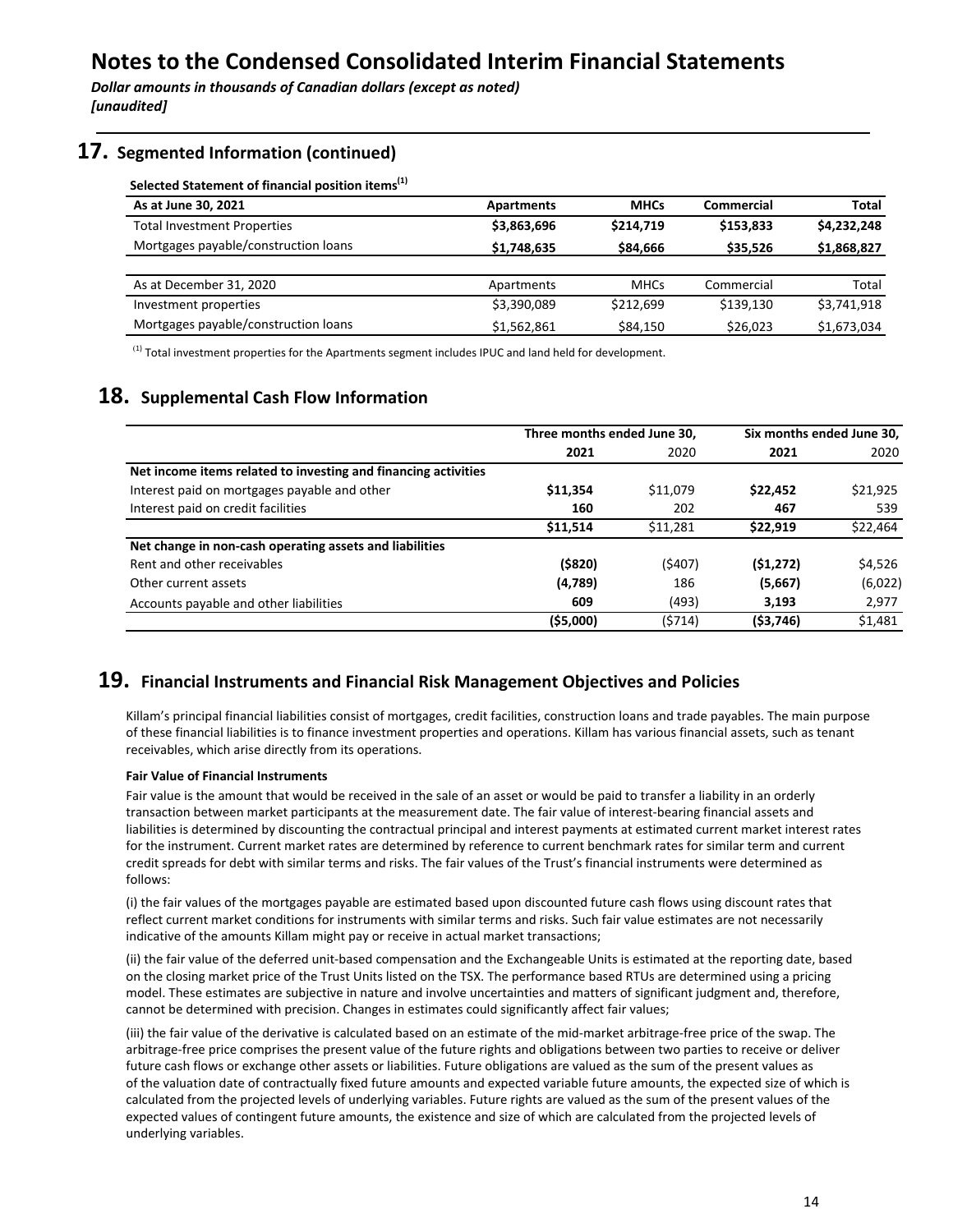### 19. Financial Instruments and Financial Risk Management Objectives and Policies (continued)

The significant financial instruments and their carrying values as at June 30, 2021, and December 31, 2020, are as follows:

| As at                                            | June 30, 2021     |                   | December 31, 2020 |             |
|--------------------------------------------------|-------------------|-------------------|-------------------|-------------|
| <b>Classification</b>                            | Carrying<br>Value | <b>Fair Value</b> | Carrying<br>Value | Fair Value  |
| Financial liabilities carried at amortized cost: |                   |                   |                   |             |
| Mortgages and loans payable                      | \$1,809,705       | \$1,869,253       | \$1,631,689       | \$1,714,740 |
| Financial liabilities carried at FVTPL:          |                   |                   |                   |             |
| <b>Exchangeable Units</b>                        | \$81.167          | \$81.167          | \$70,177          | \$70,177    |
| Derivative liability <sup>(1)</sup>              | \$108             | \$108             | \$188             | \$188       |
| Deferred unit-based compensation                 | \$4,039           | \$4,039           | \$4,784           | \$4,784     |

 $^{(1)}$  The \$0.1 million derivative liability is included in other non-current liabilities within the condensed consolidated interim statements of financial position (December 31, 2020 - \$0.2 million).

The interest rates used to discount the estimated cash flows, when applicable, are based on the five-year government yield curve at the reporting date, which is in-line with Killam's weighted average years to maturity of 4.3 years, plus an adequate credit spread, and were as follows:

| As at                  | June 30, 2021 | December 31, 2020 |
|------------------------|---------------|-------------------|
| Mortgages - Apartments | 1.77%         | 1.31%             |
| Mortgages - MHCs       | 2.67%         | 2.31%             |

#### **Assets and Liabilities Measured at Fair Value**

Fair value measurements recognized in the condensed consolidated interim statements of financial position are categorized using a fair value hierarchy that reflects the significance of inputs used in determining the fair values:

Level 1: Quoted prices in active markets for identical assets or liabilities.

Level 2: Quoted prices in active markets for similar assets or liabilities or valuation techniques where significant inputs are based on observable market data.

Level 3: Valuation techniques for which any significant input is not based on observable market data.

The fair value hierarchy of assets and liabilities measured at fair value on a recurring basis in the condensed consolidated interim statements of financial position is as follows:

| As at                            |         | June 30, 2021 |             |         | December 31, 2020 |             |
|----------------------------------|---------|---------------|-------------|---------|-------------------|-------------|
|                                  | Level 1 | Level 2       | Level 3     | Level 1 | Level 2           | Level 3     |
| <b>Assets</b>                    |         |               |             |         |                   |             |
| Investment properties            |         |               | \$4,232,248 |         |                   | \$3,741,918 |
| <b>Liabilities</b>               |         |               |             |         |                   |             |
| Exchangeable Units               | –       | \$81,167      |             | —       | \$70,177          |             |
| Derivative liability             |         | \$108         |             |         | \$188             |             |
| Deferred unit-based compensation |         | \$3,203       | \$836       |         | \$3,601           | \$1,183     |

Transfers between levels in the fair value hierarchy are recognized on the date of the event or change in circumstances that caused the transfer. There were no transfers of assets or liabilities between Level 1, Level 2 and Level 3 during the three and six months ended June 30, 2021.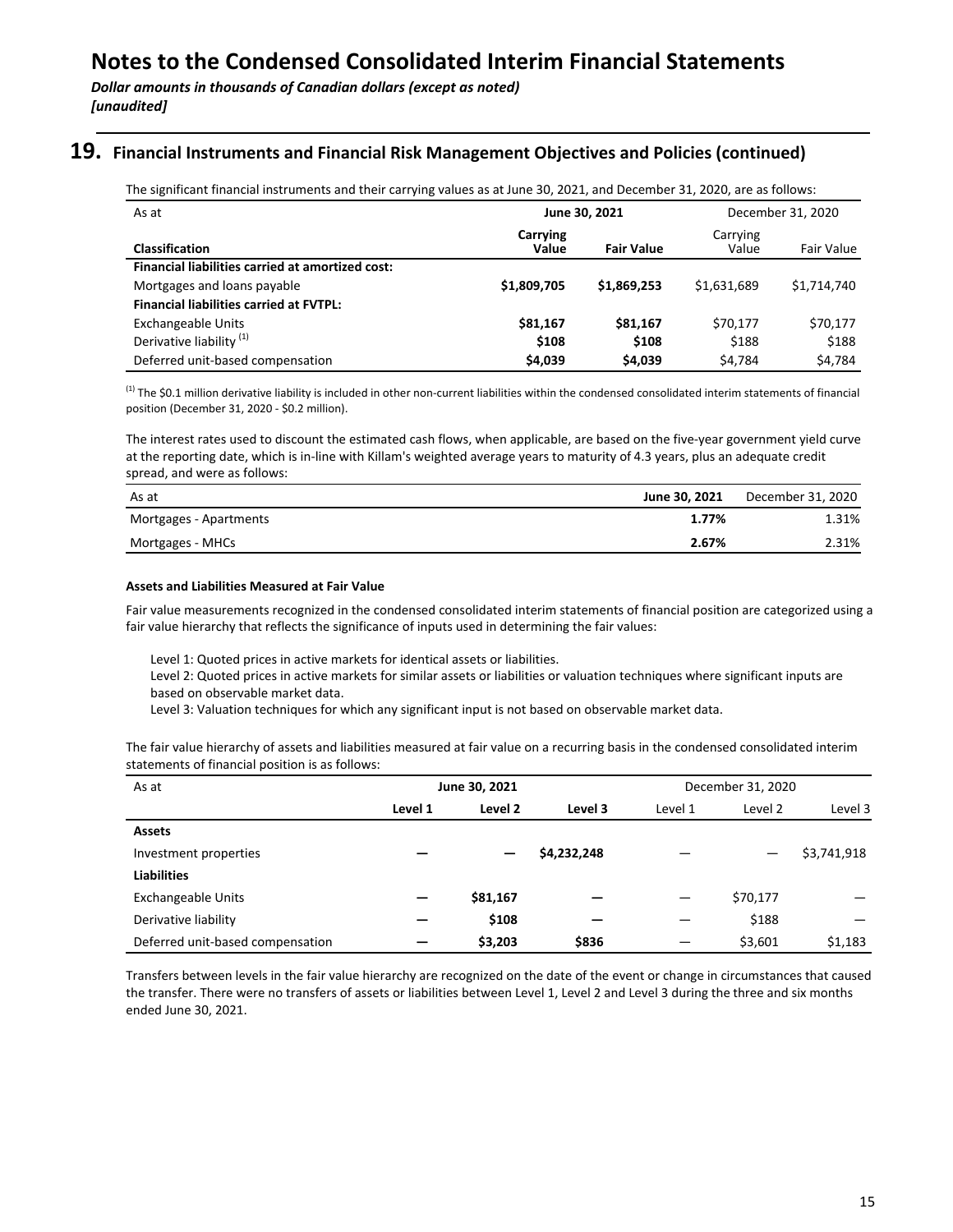**Dollar amounts in thousands of Canadian dollars (except as noted)** *[unaudited]*

### **19.** Financial Instruments and Financial Risk Management Objectives and Policies (continued)

#### **Risk Management**

Killam may enter into derivative transactions, primarily interest rate swap contracts to manage interest rate risk arising from fluctuations in bond yields, as well as natural gas and oil swap contracts to manage price risk arising from fluctuations in these commodities. It is, and has been, Killam's policy that no speculative trading in derivatives shall be undertaken. The main risks arising from Killam's financial instruments are interest rate risk, credit risk and liquidity risk. These risks are managed as follows:

### **(i) Interest Rate Risk**

Killam is exposed to interest rate risk as a result of its mortgages and loans payable; however, this risk is mitigated through Management's strategy to structure the majority of its mortgages in fixed-term arrangements, as well as, at times, entering into cash flow hedges. Killam also structures its financings so as to stagger the maturities of its debt, minimizing the exposure to interest rate volatility in any one year.

As at June 30, 2021, \$97.4 million of Killam's debt had variable interest rates, including construction loans totalling \$59.1 million, amounts drawn on its credit facilities of \$30.0 million and three demand loans totalling \$8.3 million. These loans and facilities have interest rates of prime plus 0.4% - 1.25% or 150-200 bps above BAs (December 31, 2020 - prime plus 0.5% - 1.25% or 160-250 bps above BAs) and consequently, Killam is exposed to short-term interest rate risk on these loans.

Killam's fixed mortgage debt, which matures in the next 12 months, totals \$150.6 million. Assuming these mortgages are refinanced at similar terms, except at a 100 bps increase in interest rates, financing costs would increase by \$1.5 million per year.

### **(ii) Credit Risk**

Credit risk arises from the possibility that tenants may experience financial difficulty and be unable to fulfill their lease term commitments. Killam mitigates the risk of credit loss through the diversification of its existing portfolio and limiting its exposure to any one tenant.

Credit assessments are conducted for all prospective tenants and Killam also obtains a security deposit to assist in potential recoveries. In addition, receivables balances are monitored on an ongoing basis. Killam's bad debt expense experience has historically been less than 0.3% of revenue. None of Killam's tenants account for more than 4% of the tenant receivables as at June 30, 2021 or 2020.

Killam has considered the cash flow difficulties that may be experienced by commercial and residential tenants due to the impact of COVID-19 and the probability of default and has adjusted its exposure in an allowance for doubtful accounts.

### **(iii) Liquidity Risk**

Management manages Killam's cash resources based on financial forecasts and anticipated cash flows. Killam structures its financing so as to stagger the maturities of its debt, thereby minimizing Killam's exposure to liquidity risk in any one year. In addition, Killam's apartments qualify for Canadian Mortgage and Housing Corporation ("CMHC") insured debt, reducing the refinancing risk upon mortgage maturities. Killam's MHCs do not qualify for CMHC insured debt; however, MHCs have access to conventional mortgage debt. Management does not anticipate liquidity concerns on the maturity of its mortgages as funds continue to be accessible in the multi-residential sector.

During the six months ended June 30, 2021, Killam refinanced \$21.8 million of maturing apartment mortgages with new mortgages totalling \$30.2 million, generating net proceeds of \$8.5 million. In addition, during the six months ended June 30, 2021, Killam refinanced \$3.2 million of maturing MHC mortgages with new mortgages totalling \$5.4 million. The following table presents the principal payments (excluding interest) and maturities of Killam's liabilities for the next five years and thereafter:

| For the twelve months ending June 30, | Mortgage and loans<br>payable | <b>Construction</b><br>Ioans <sup>(1)</sup> | <b>Credit facilities</b> | Total       |
|---------------------------------------|-------------------------------|---------------------------------------------|--------------------------|-------------|
| 2022                                  | \$294,815                     | \$59,122                                    | 30,005                   | \$383,942   |
| 2023                                  | 240,152                       |                                             |                          | 240,152     |
| 2024                                  | 248,788                       |                                             |                          | 248,788     |
| 2025                                  | 299,337                       |                                             |                          | 299,337     |
| 2026                                  | 205,282                       |                                             |                          | 205,282     |
| Thereafter                            | 557.741                       |                                             |                          | 557,741     |
|                                       | \$1,846,115                   | \$59,122                                    | \$30,005                 | \$1,935,242 |

 $<sup>(1)</sup>$  Construction loans are demand loans, but expected to be repaid once construction is complete and rental targets achieved. Once</sup> these targets are achieved each construction loan will be repaid in full and replaced with conventional mortgages.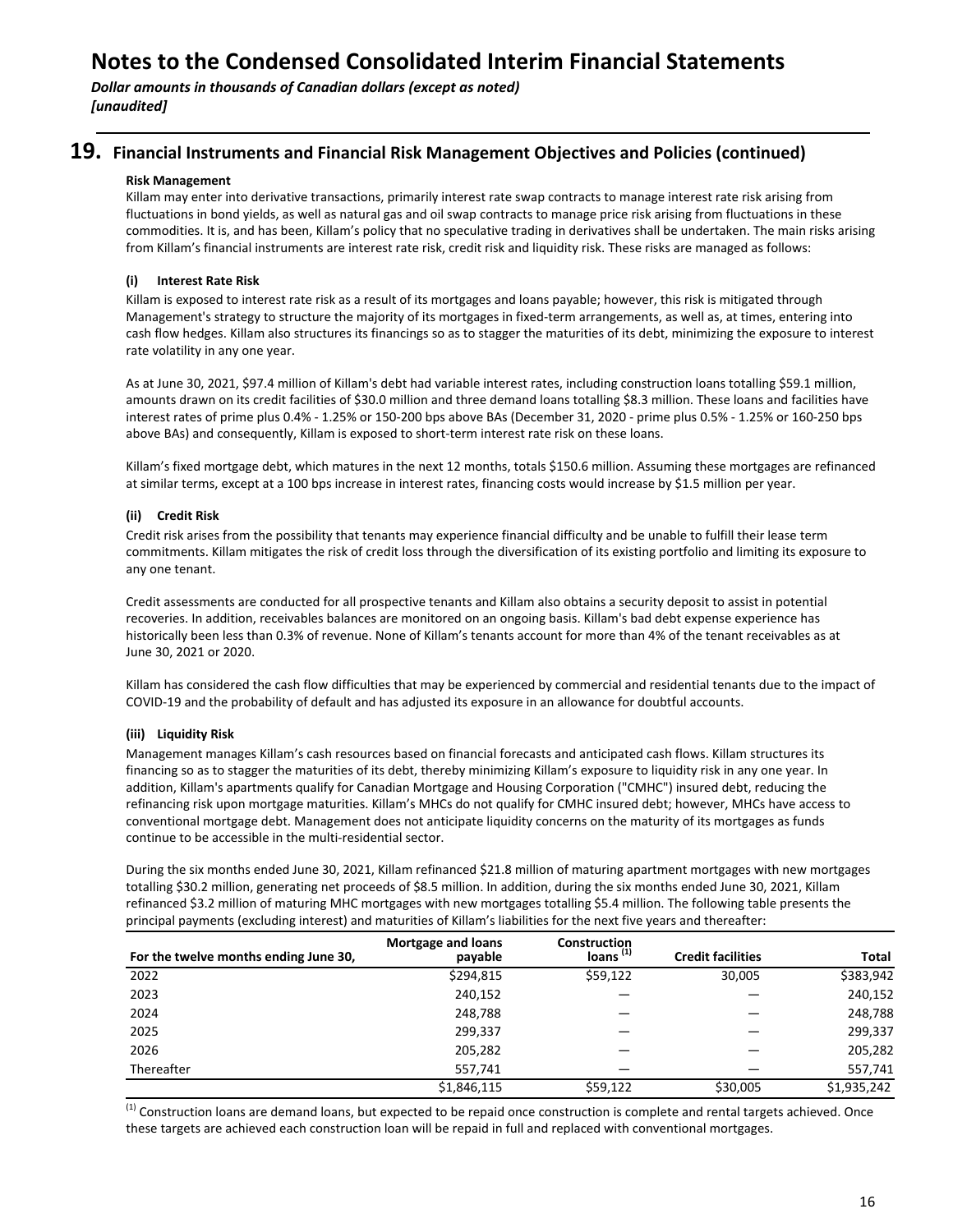### **20. Capital Management**

The primary objective of Killam's capital management is to ensure a healthy capital structure to support the business and maximize unitholder value. Killam manages its capital structure and makes adjustments to it in light of changes in economic conditions. To maintain or adjust the capital structure, Killam may adjust the distribution payment to unitholders, issue additional Units, issue debt securities or adjust mortgage financing on properties.

Killam's primary measure of capital management is the total debt to total assets ratio. Killam's strategy, as outlined in the operating policies of its DOT, is for its overall indebtedness not to exceed 70% of total assets. However, Killam's long-term target is to manage overall indebtedness to be below 40%. The calculation of the total debt to total assets is summarized as follows:

| As at                                      | June 30, 2021 | December 31, 2020 |
|--------------------------------------------|---------------|-------------------|
| Mortgages and loans payable                | \$1,809,705   | \$1,631,689       |
| Credit facilities                          | \$30,005      | \$7,029           |
| Construction loans                         | \$59,122      | \$41,345          |
| Total interest bearing debt                | \$1,898,832   | \$1,680,063       |
| Total assets <sup>(1)</sup>                | \$4,269,307   | \$3,766,987       |
| Total debt as a percentage of total assets | 44.5%         | 44.6%             |

 $^{(1)}$  Excludes right of use asset of \$9.6 million as at June 30, 2021 (December 31, 2020 - \$9.6 million).

The above calculation is sensitive to changes in the fair value of investment properties, in particular, cap-rate changes. The quantitative sensitivity analysis shown below illustrates the value increase or decrease in Killam's debt to asset ratio given the change in the noted input:

| <b>Cap-rate Sensitivity</b> | <b>Fair Value of Investment</b> |                     |               |              |
|-----------------------------|---------------------------------|---------------------|---------------|--------------|
| Increase (Decrease)         | Properties <sup>(1)</sup>       | <b>Total Assets</b> | <b>Assets</b> | Change (bps) |
| $(0.50)$ %                  | \$4,670,826                     | \$4,707,906         | 40.3%         | (410)        |
| $(0.25)$ %                  | \$4,416,412                     | \$4,453,492         | 42.6%         | (180)        |
| $-\%$                       | \$4,232,248                     | \$4,269,328         | 44.5%         |              |
| 0.25%                       | \$3,988,280                     | \$4,025,360         | 47.2%         | 270          |
| 0.50%                       | \$3,806,446                     | \$3,843,526         | 49.4%         | 490          |

 $<sup>(1)</sup>$  The cap-rate sensitivity is calculating the impact on Killam's apartment and MHC portfolios, which are valued using the direct</sup> income capitalization method and Killam's commercial portfolio which is valued using the discounted cash flow method.

### **21. Commitments and Contingencies**

Killam is subject to various legal proceedings and claims that arise in the ordinary course of business. These matters are generally covered by insurance. Management believes that the final outcome of such matters will not have a material adverse effect on the financial position, results of operations or liquidity of Killam. However, actual outcomes may differ from Management's expectations.

Killam entered into a supply contract for electricity to hedge its own usage, which is summarized below:

| Area    | Jtility | <b>Usage Coverage</b> | Term                                            | Cost |
|---------|---------|-----------------------|-------------------------------------------------|------|
| Alberta | Hydro   | 50%                   | January 1, 2021 - December 31, 2021 \$56.40/MWh |      |